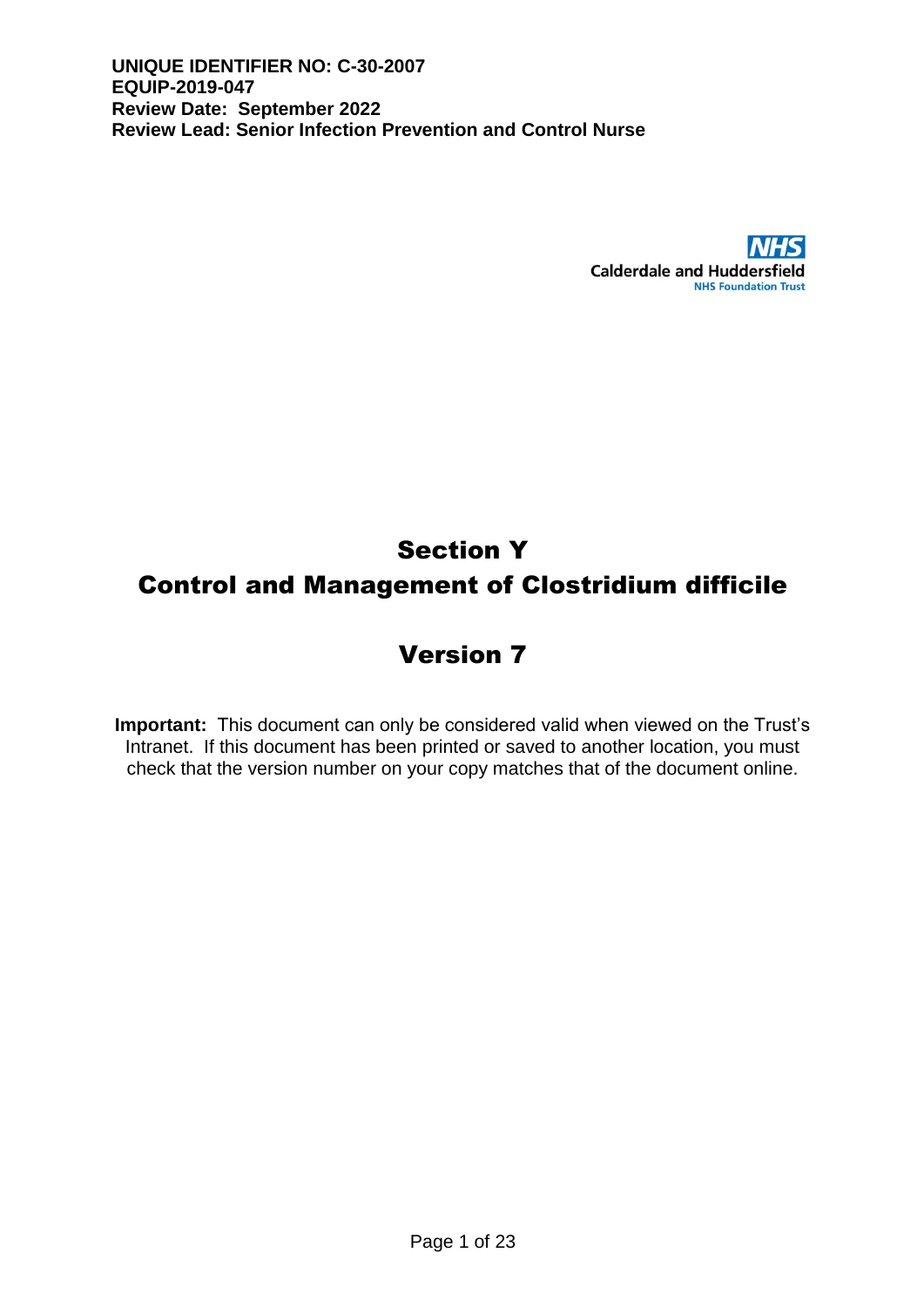| <b>Document Summary</b>                                 |                       |                                               |                |  |
|---------------------------------------------------------|-----------------------|-----------------------------------------------|----------------|--|
| <b>Unique Identifier Number</b>                         | C-30-2007             |                                               |                |  |
| <b>Status</b>                                           | Ratified              |                                               |                |  |
| <b>Version</b>                                          | 7                     |                                               |                |  |
| <b>Implementation Date</b>                              | October 2007          |                                               |                |  |
| <b>Current/Last Review</b>                              |                       | October 2007, June 2010, June 2012, September |                |  |
| <b>Dates</b>                                            |                       | 2014, July 2016, August 19                    |                |  |
| <b>Next Formal Review</b>                               |                       | September 2022                                |                |  |
| <b>Sponsor</b>                                          |                       | Director of Infection Prevention & Control    |                |  |
| <b>Author</b>                                           |                       | Senior Infection Prevention & Control Nurse   |                |  |
| <b>Where available</b>                                  | <b>Trust Intranet</b> |                                               |                |  |
| <b>Target audience</b>                                  | <b>All Staff</b>      |                                               |                |  |
| <b>Ratifying Committee</b>                              |                       |                                               |                |  |
| <b>Executive Board</b>                                  |                       |                                               | 22 August 2019 |  |
| <b>Consultation Committee</b>                           |                       |                                               |                |  |
| <b>Committee Name</b>                                   |                       | <b>Committee Chair</b>                        | <b>Date</b>    |  |
| Infection, Prevention and Control                       |                       | Consultant<br>1 August 2019                   |                |  |
| Committee                                               |                       | Microbiologist /                              |                |  |
|                                                         |                       | Infection Prevention &                        |                |  |
|                                                         |                       | <b>Control Doctor</b>                         |                |  |
| <b>Other Stakeholders Consulted</b>                     |                       |                                               |                |  |
| N/A                                                     |                       |                                               |                |  |
| Does this document map to other Regulator requirements? |                       |                                               |                |  |
| Regulator details                                       |                       | Regulator standards/numbers etc               |                |  |
| N/A                                                     |                       |                                               |                |  |

| <b>Document Version Control</b> |                                                                                                                                                                                                                                                         |
|---------------------------------|---------------------------------------------------------------------------------------------------------------------------------------------------------------------------------------------------------------------------------------------------------|
|                                 |                                                                                                                                                                                                                                                         |
| Version 7                       | Processes for de-escalation and re-admissions have been added.<br>EPR links and advice have been updated. CDI meds via NG advice<br>given. Hyperlinks revised. Signage updated. Procedure for<br>informing results to patients and staff has been added |
| Version 6                       | A sentence has been added to the ribotyping section along with a<br>link to the SOP on how to complete a stool chart.                                                                                                                                   |
| Version 5                       | The policy has been reviewed and updated and hyperlinked to the<br>newly revised CDAD CHFT Clinical Guidelines and a section on<br>ribotyping added. The RCA process has also been updated.                                                             |
| Version 4                       | The policy has been reviewed and updated and hyperlinked to the<br>newly revised CDAD CHFT Clinical Guidelines.                                                                                                                                         |
| Version 3                       | The policy has been reviewed and updated; a summary of the<br>document & a hyperlink to the CDAD CHT Clinical Guidelines.                                                                                                                               |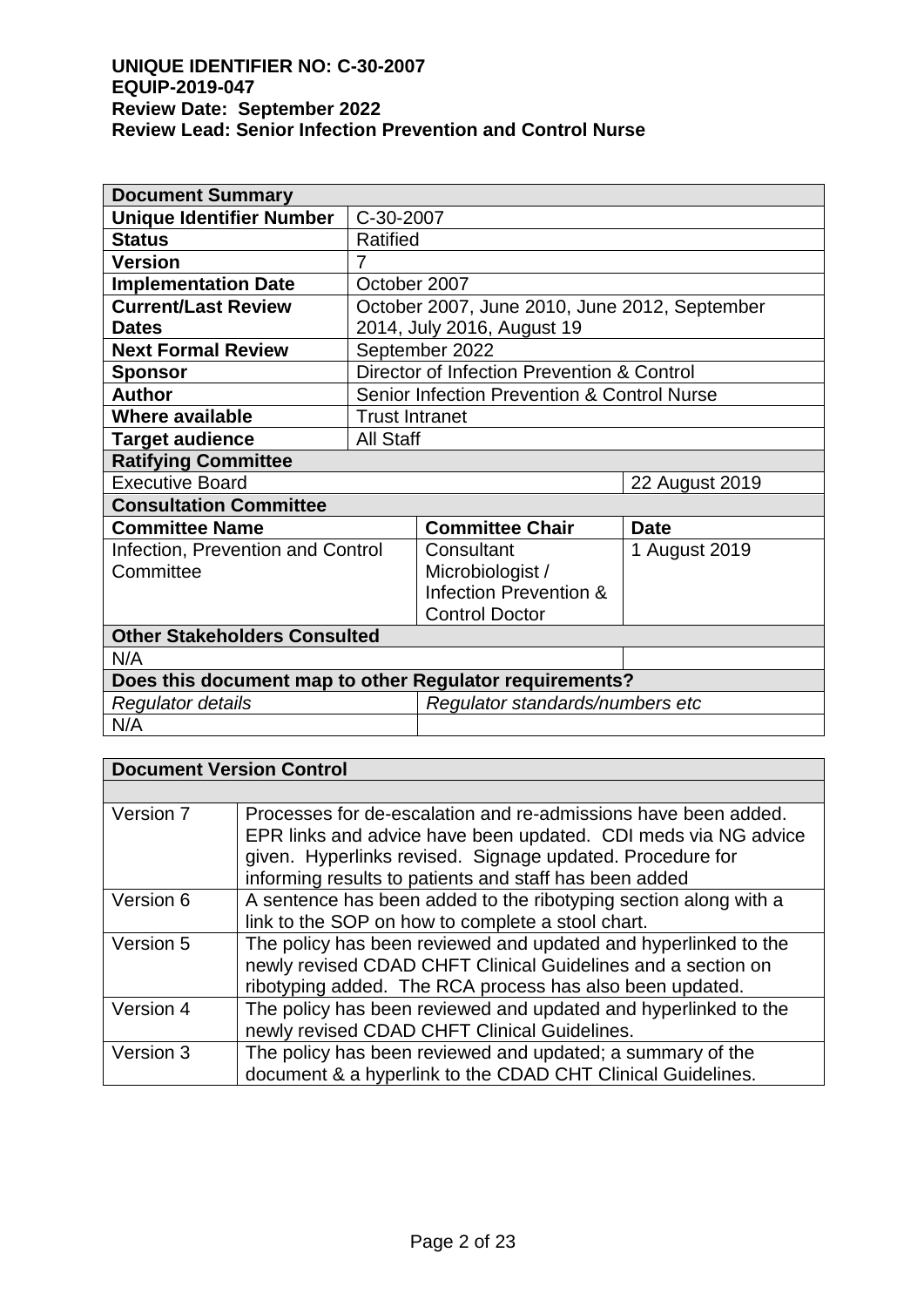#### **Contents**

| <b>Section</b> |                                                        | Page                     |
|----------------|--------------------------------------------------------|--------------------------|
|                | <b>Document Summary Table</b>                          |                          |
|                | Contents                                               | $\frac{2}{3}$            |
| 1.             | Introduction                                           | $\overline{\mathcal{A}}$ |
| 2.             | Purpose                                                | $\overline{\mathcal{A}}$ |
| 3.             | <b>Definitions</b>                                     | $\overline{\mathcal{A}}$ |
| 4.             | Duties (Roles and Responsibilities)                    | 5                        |
| 5.             | What is Clostridium difficile?                         | 5                        |
| 6.             | <b>Risk factors</b>                                    | 6                        |
| 7.             | Transmission                                           | 6                        |
| 8.             | Diagnosis and Management                               | 6                        |
|                | 8.1 SIGHT                                              | 6                        |
|                | 8.2 Taking samples                                     | $\overline{7}$           |
|                | 8.3 Who to test                                        | $\overline{7}$           |
|                | 8.4 Procedure for informing positive inpatient results | $\overline{7}$           |
|                | 8.5 Clinical Guidelines                                | $\overline{7}$           |
| 9.             | Infection Prevention and Control Management            | 8                        |
|                | 9.1 General Management                                 | 8                        |
|                | 9.2 Stool Chart Documentation                          | 9                        |
|                | 9.3 Ribotyping                                         | 9                        |
|                | 9.4 Hand hygiene                                       | 10                       |
|                | 9.5 Personal Protective Equipment                      | 10                       |
|                | 9.6 Environmental Cleanliness                          | 10                       |
|                | 9.7 Transfer to other Departments within the hospital  | 11                       |
|                | 9.8 Transfer to other Healthcare Settings and / or     | 11                       |
|                | discharge planning including de-escalation process     |                          |
|                | 9.9 Precautions for Handling Deceased patients         | 12                       |
|                | 9.10 Visitors and Relatives                            | 12                       |
| 10.            | Actions following a hospital acquired CDI case         | 12                       |
| 11.            | Period of Increased Incidence and Outbreaks            | 12                       |
| 12.            | <b>Investigation of Cases</b>                          | 13                       |
| 13.            | Training and Implementation                            | 13                       |
| 14.            | <b>Trust Equalities Statement</b>                      | 13                       |
| 15.            | Monitoring Compliance with this Procedural Document    | 14                       |
| 16.            | <b>Associated Documents</b>                            | 14                       |

17. References 14

## **Appendices**

| $\mathbf 1$ .  | <b>Bristol Stool Chart</b>                       | 16  |
|----------------|--------------------------------------------------|-----|
| 2.             | Hand Hygiene Technique Poster                    | 17  |
| 3.             | <b>CDI Root Cause Analysis Process</b>           | 18  |
| 4.             | Sharing Learning following a RCA                 | 21  |
| 5.             | New 2019/20 CDI objectives for NHS organisations | 22. |
| 6 <sub>1</sub> | <b>Summary of Policy</b>                         | 23. |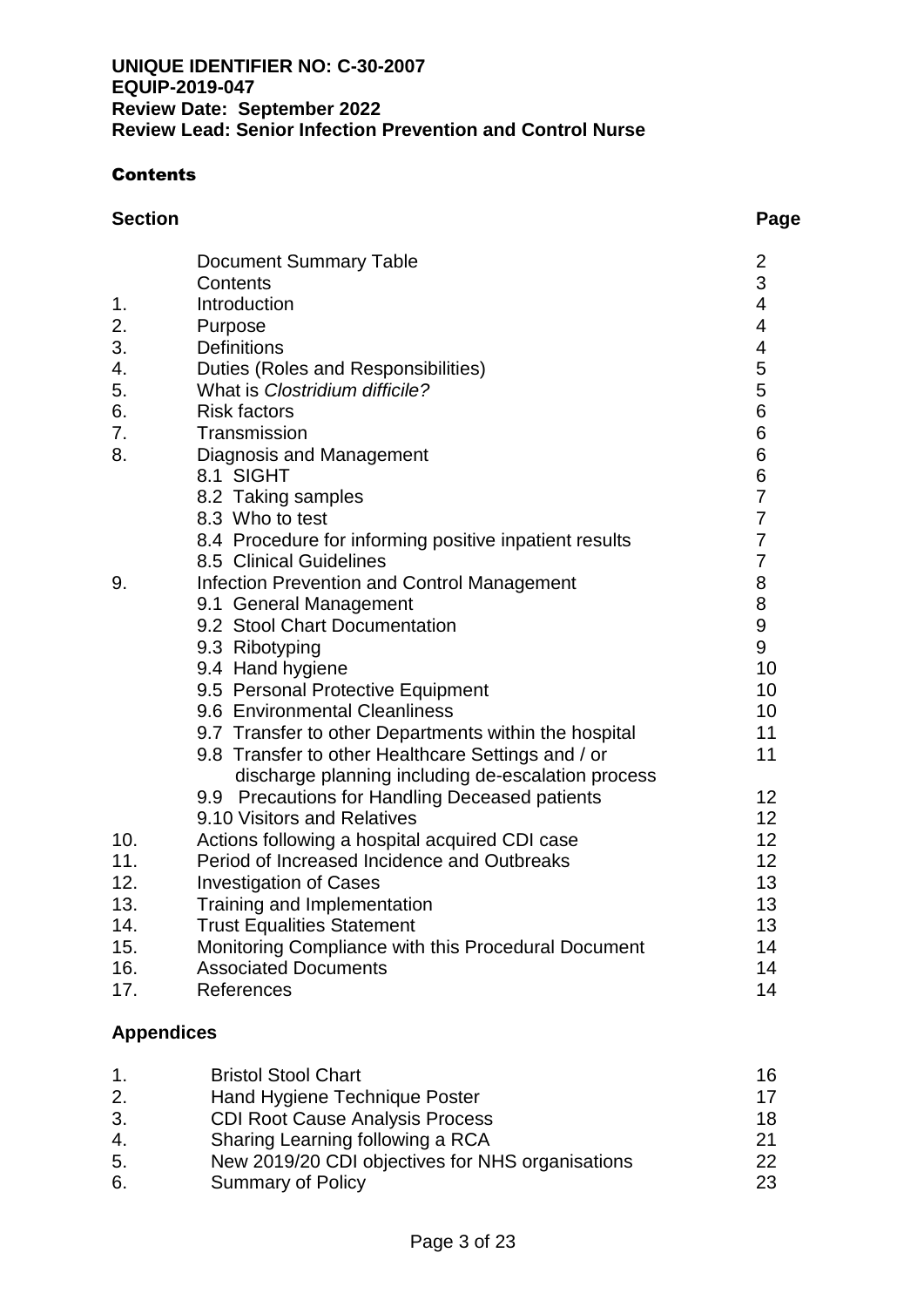#### 1. Introduction

Public Health England (PHE, 2013) acknowledges the safety of patients is of paramount importance, continuing the zero-tolerance approach to all avoidable Health Care Associated Infections (HCAIs). Clostridium difficile infection (CDI) is associated with considerable morbidity and risk of mortality, occurring mainly in elderly and other vulnerable patient groups, especially those exposed to antibiotic treatment (NHS England 2019). Consequently, this policy reflects PHE and the Department of Health guidance in the ongoing challenge of reducing CDI.

A summary of this policy can be found in Appendix 4.

#### 2. Purpose

The purpose of this policy is to:

- Promptly identify and manage the safe and appropriate care of patients diagnosed with CDI.
- Ensure the provision of a safe patient environment, to prevent the cross transmission of CDI to other patients.
- Provide operational guidance for prevention, control & management of CDI based on Public Health guidance (PHE 2013).
- In accordance with the Health & Social Care Act (Department of Health 2008), ensure effective prevention and control of HCAI is embedded in everyday practice and applied consistently by everyone at CHFT.

## 3. Definitions

- AAD Antibiotic associated diarrhoea
- CDI *Clostridium difficile* infection
- CDTGD- Clostridium difficile toxin gene detected
- DH Department of Health
- DIPC Director of Infection Prevention & Control
- HCAI Health Care Associated Infections
- HCW Health Care Worker
- IPCN Infection Prevention & Control Nurse
- IPCT Infection Prevention & Control Team
- PIR Post Infection Review (PIR) (RCA process)
- PMC Pseudomembranous Colitis
- PPE Personal Protective Equipment
- PPI Proton Pump Inhibitors
- NEWS National Early Warning Score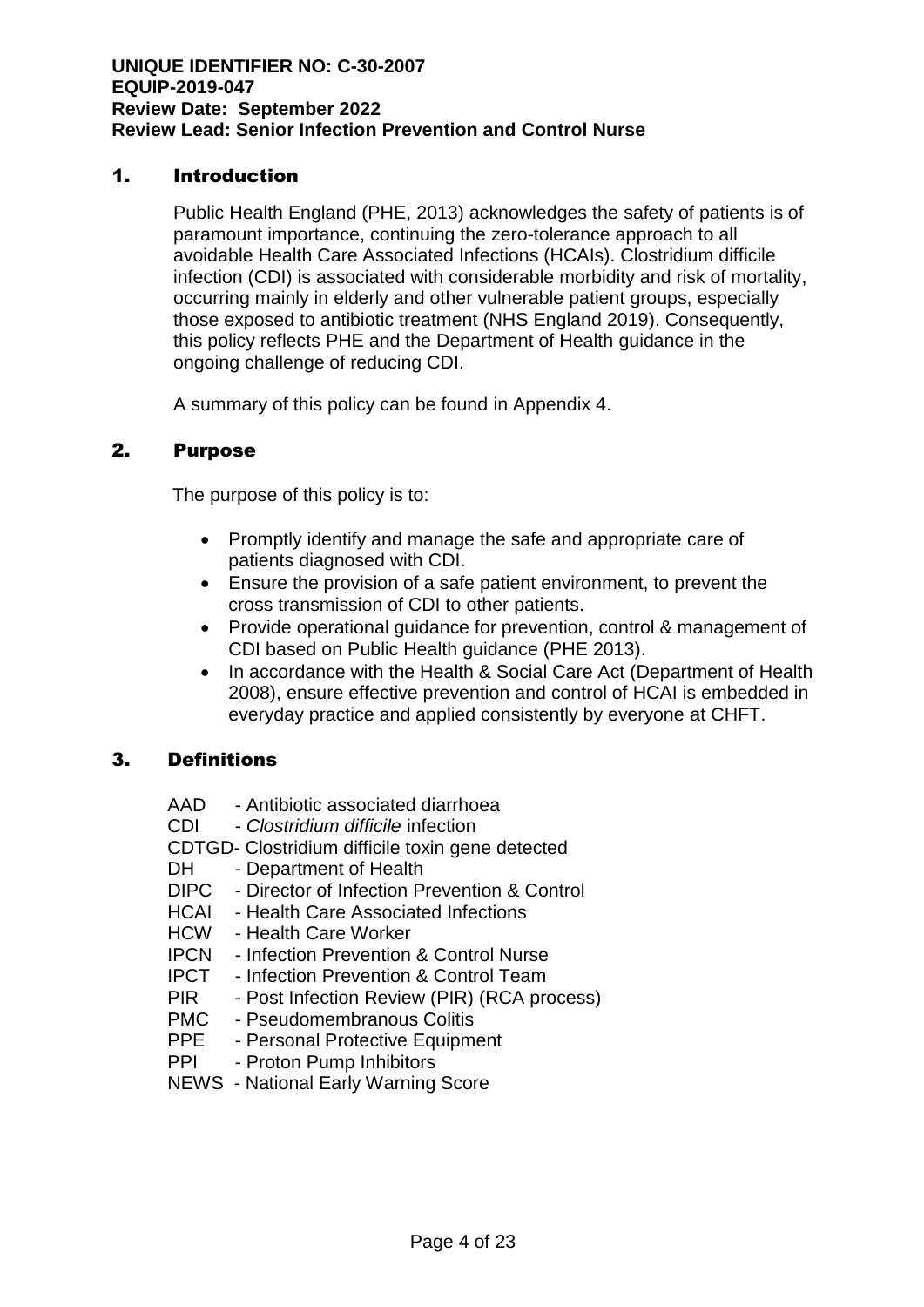#### 4. Duties

The Chief Executive is responsible for ensuring that there are effective Infection Control arrangements in the Trust.

**Managers'** responsibilities are to ensure that:

- All staff understand how organisms spread in order to apply correct procedures.
- Staff are aware of, have access to and comply with this policy.
- Staff are adequately trained in all aspects of this policy.

**Staff** responsibilities are to ensure that they:

- Understand how organisms spread in order to apply correct precautions.
- Comply with the requirements of this policy.
- Attend training as required.
- All staff working on Trust premises, including contractors, agency and locum staff are responsible for adhering to this policy.
- Nursing staff must always comply with the Nursing and Midwifery Council Code of Professional Conduct 'The Code' and if a task is delegated "confirm that the outcome of any task you have delegated to someone else meets the required standard" (NMC 2018 11.3 p.12).
- All other registered HSCWs must abide by their own Professional Code together with the Trust's policies and quidelines.
- The Trust has vicarious liability for the actions of all appropriately trained staff, provided that agreed policies, procedures, guidelines and mandatory training have been followed / attended.

## 5. What is Clostridium difficile

- *Clostridium difficile (C.difficile)* is a spore forming bacterium, widely distributed in the soil and in the intestinal tracts of animals. The organism forms spores, which are resistant to heat, drying and chemical agents. This permits the organisms to survive easily in the environment.
- Up to 3% of healthy adults are colonised with *C.difficile*
- In a healthcare environment the spores survive very well
- Symptoms range from asymptomatic colonisation to diarrhoea of varying severity to life-threatening Pseudomembranous Colitis (PMC)
- Diarrhoea is defined as;
	- i) Bowel motions that are abnormally frequent for that individual.
	- ii) The faeces consist mostly of fluid (Types 5 to 7 on Bristol Stool Chart – See Appendix 1) [PHE 2013].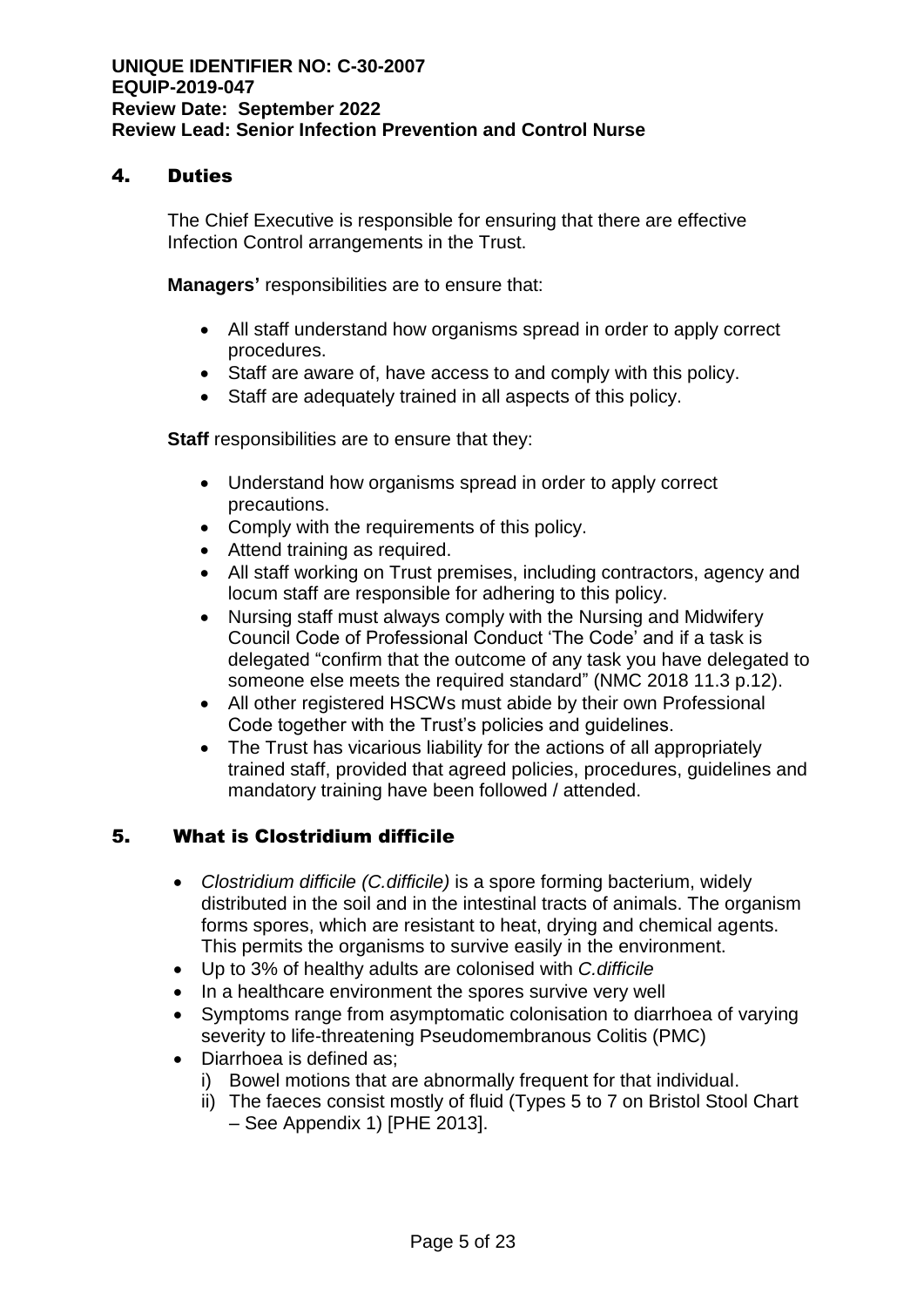### 6. Risk factors for acquiring Clostridium difficile

- Advanced age (≥65yrs)
- Duration of hospitalisation
- Exposure to antibiotics. Greatest risk antibiotics are third generation cephalosporin's, quinolones and clindamycin. Both duration of antimicrobial exposure and multiple antibiotics increase the risk.
- Single dose of an antimicrobial (e.g. surgical prophylaxis)
- Proton pump inhibitors
- Cancer chemotherapy
- Immunosuppression (including HIV infection)
- Gastrointestinal surgery
- Manipulation of the gastrointestinal tract including tube feeding.

#### 7. Transmission

- Transmission of *C. difficile* is via spores that survive in faecal matter
- Transmission can occur directly from patient-to-patient, on the hands and/or uniforms of healthcare staff or from the environment, especially if high standards of environmental cleanliness are not maintained
- Contamination of patient equipment i.e. commodes, drip stands etc. Also shared bathroom facilities will increase the risk of CDI being spread within the environment - effective cleaning and decontamination is vital

## 8. Diagnosis and Management

#### **8.1 SIGHT**

Clinicians (doctors and nurses) should apply the following mnemonic protocol when managing suspected potentially infectious diarrhoea (PHE 2013):

| <b>S</b> | SUSPECT that a case may be infective where there is no clear                 |
|----------|------------------------------------------------------------------------------|
|          | alternative cause for diarrhoea.                                             |
|          | <b>ISOLATE</b> the patient and consult with the Infection Control Team while |
|          | determining the cause of the diarrhoea.                                      |
| <b>G</b> | GLOVES and aprons must be used for all contacts with the patient and         |
|          | their environment.                                                           |
| H        | HANDWASHING with soap and water should be carried out before and             |
|          | after each contact with the patient and the patient's environment.           |
|          | <b>TEST</b> the stool for toxin, by sending a specimen immediately.          |

Supportive care including attention to hydration, electrolytes and nutrition should be given. Antiperistaltic agents should be avoided in acute infection. Precipitating antibiotics should be discontinued where possible, antibiotics with less risk of inducing CDI may be substituted if an underlying infection still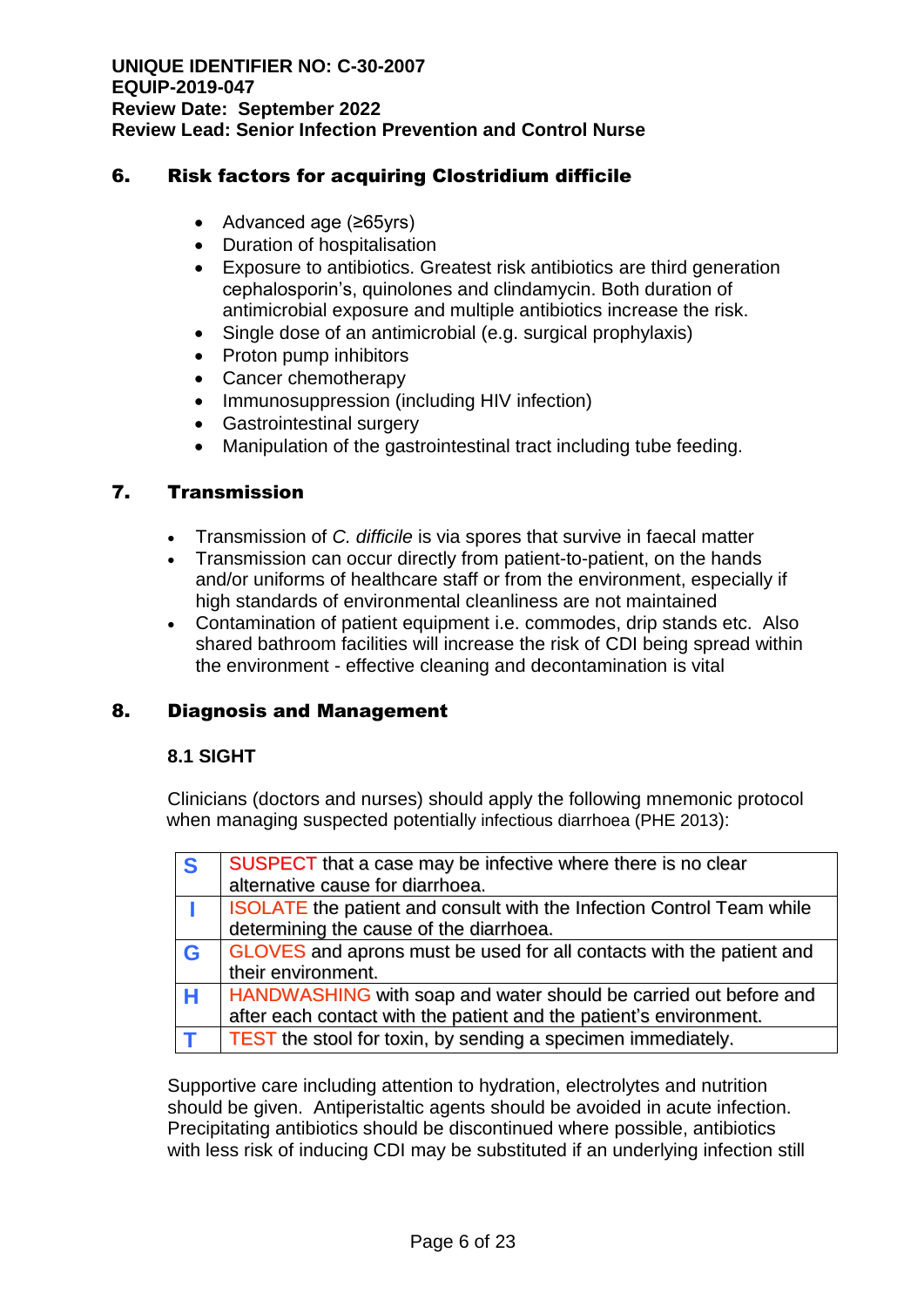requires treatment (PHE 2013). Please refer to The CDI CHFT Clinical Guidelines are available on the intranet via: <https://intranet.cht.nhs.uk/chft-documentation/view-document.php?docID=299>

## **8.2Taking Samples**

If a patient has diarrhoea, not clearly attributed to an underlying condition (overflow) or therapy (laxatives, enteral feeding) then a stool sample should be sent as soon as possible for *C.difficile* testing. The date, time and reason for sample should be clearly indicated on a Bristol Stool Chart (Appendix 1).

#### **8.3 Who to test**

All diarrhoeal samples from inpatients  $\geq 2$  years and out-patients  $\geq 65$  years are tested for *Clostridium difficile* infection. Samples from outpatients <65 years are tested if there are relevant clinical details (recent antibiotic therapy/hospitalisation, colitis) or on clinical request. *ALL stool sample results should be followed up by the clinical team.*

#### **8.4 Limitations on sampling**

**Negative result**: If the initial specimen is negative on the screen test (GDH), a repeat specimen will not be processed within 7 days. The GDH test has a high negative predictive value (98-99.7%) and a negative test indicates that CDI is unlikely. However, if there is a strong clinical belief that the patient has CDI discuss the case with the duty microbiologist.

**Positive result**: Do not send repeat stool specimens within 28 days of a confirmed CDI. If the patient has a suspected relapse after this time, a repeat sample is indicated.

## **8.5 Procedure for informing results**

Routine testing for CDI is performed at 12 noon on a daily basis (7 days a week). Samples must be received into the laboratory at CRH by 11am to ensure results can be obtained the same day.

For inpatients with a positive CDI result an Infection Prevention and Control Nurse will:

- Notify the result to the ward during normal working hours. Any positive results on a weekend will be dealt with by the on call IPCN.
- On Monday to Friday visit the ward to discuss IPC related issues with staff, the patient and relatives if appropriate. Saturday and Sunday this advice will be delivered during the telephone conversation with ward staff.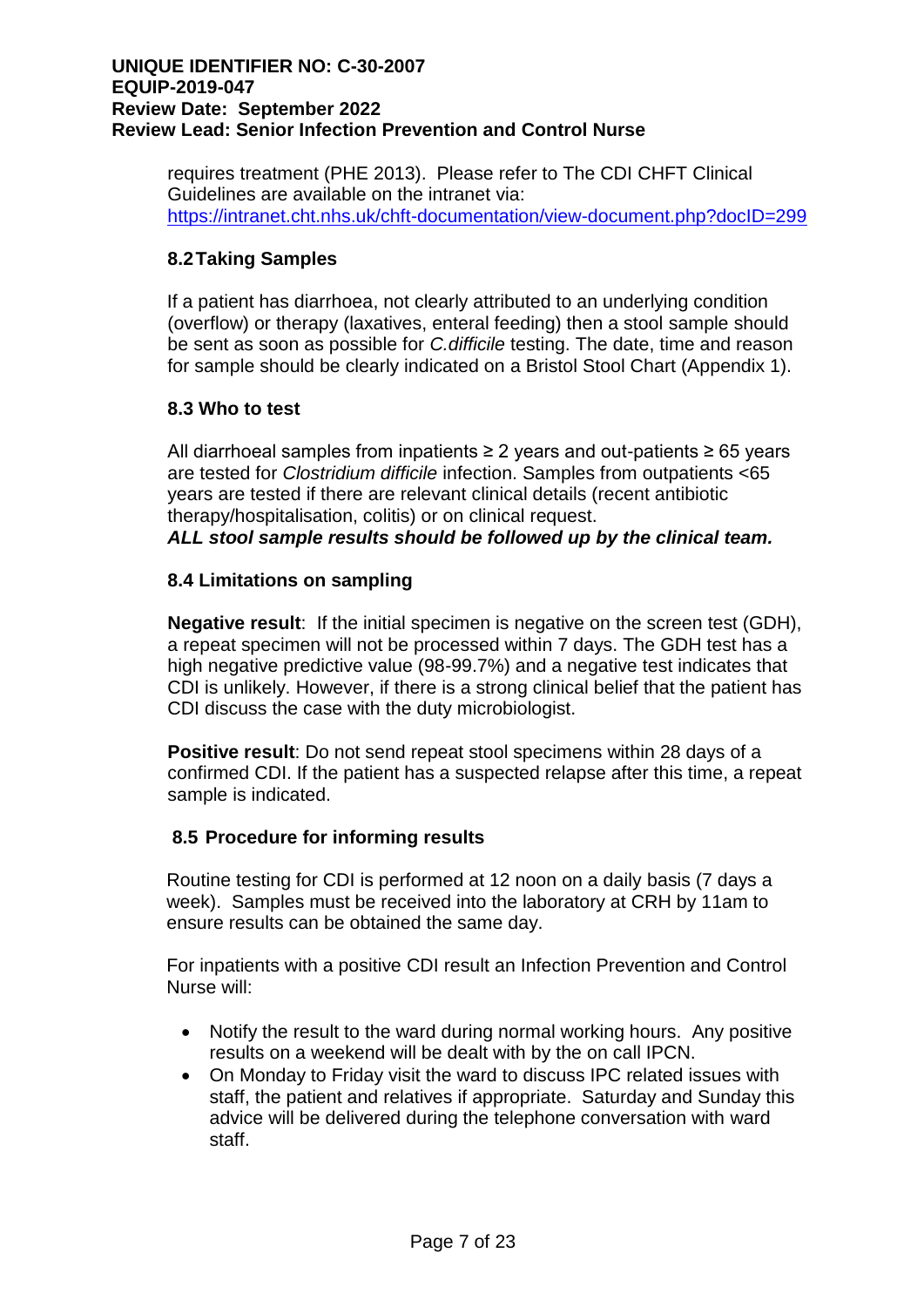- Deliver the alert card. For positive results received on a weekend the alert card will be given on a Monday. N.B. the information leaflet is available on the patient leaflet section of the repository.
- Review the patient and the environment.
- Add a FLAG alert and diagnosis to EPR, request isolation even if the patient is already isolated. Document IPC advice on EPR.
- Complete the enhanced surveillance form for submission to PHE.
- Complete an orange datix for true post cases this will trigger the PIR process (see appendix 4).
- Complete an orange datix for community onset healthcare associated (see appendix 4).
- Notify the duty Consultant microbiologist.
- Notify domestic services / ISS to ensure twice daily tristel cleaning is undertaken with HPV on transfer / discharge.

#### **Clinical Guidelines:**

It is the clinician's responsibility to assess the severity of CDI and ensure **management as a diagnosis in its own right** with a daily review (DH, 2008).

The CDI CHFT Clinical Guidelines are available on the intranet via: <https://intranet.cht.nhs.uk/chft-documentation/view-document.php?docID=299>

**N.B.** Metronidazole liquid should be avoided for patients with CDI who have a nasogastric tube, instead the tablets should be crushed. Also, vancomycin capsules should not be used nasogastrically as they block the tube, use the IV preparation diluted.

#### 9. Infection prevention and control management

#### **9.1 General Management**

- Patients who have diarrhoea of unknown cause must be isolated in a side room, **with door closure** within 2 hours from onset of symptoms.
- The single room should have en-suite toilet facilities or its own designated commode; and cleaned appropriately after each use with a chlorine-based disinfectant, for example Tristel.
- A 'Red Contact Isolation' sign must be displayed on the external side of the side room door.
- The red 'standards' signage must be displayed on the wall **inside the side room.**
- A stool sample must be sent for *C. difficile* toxin testing in accordance with section 8.2 of this policy.
- All patients who are diagnosed with CDI must remain in side room isolation throughout their hospital stay – for de-escalation refer to section 9.8 (page 11).
- Environmental cleanliness refer to section 9.6 (page 8).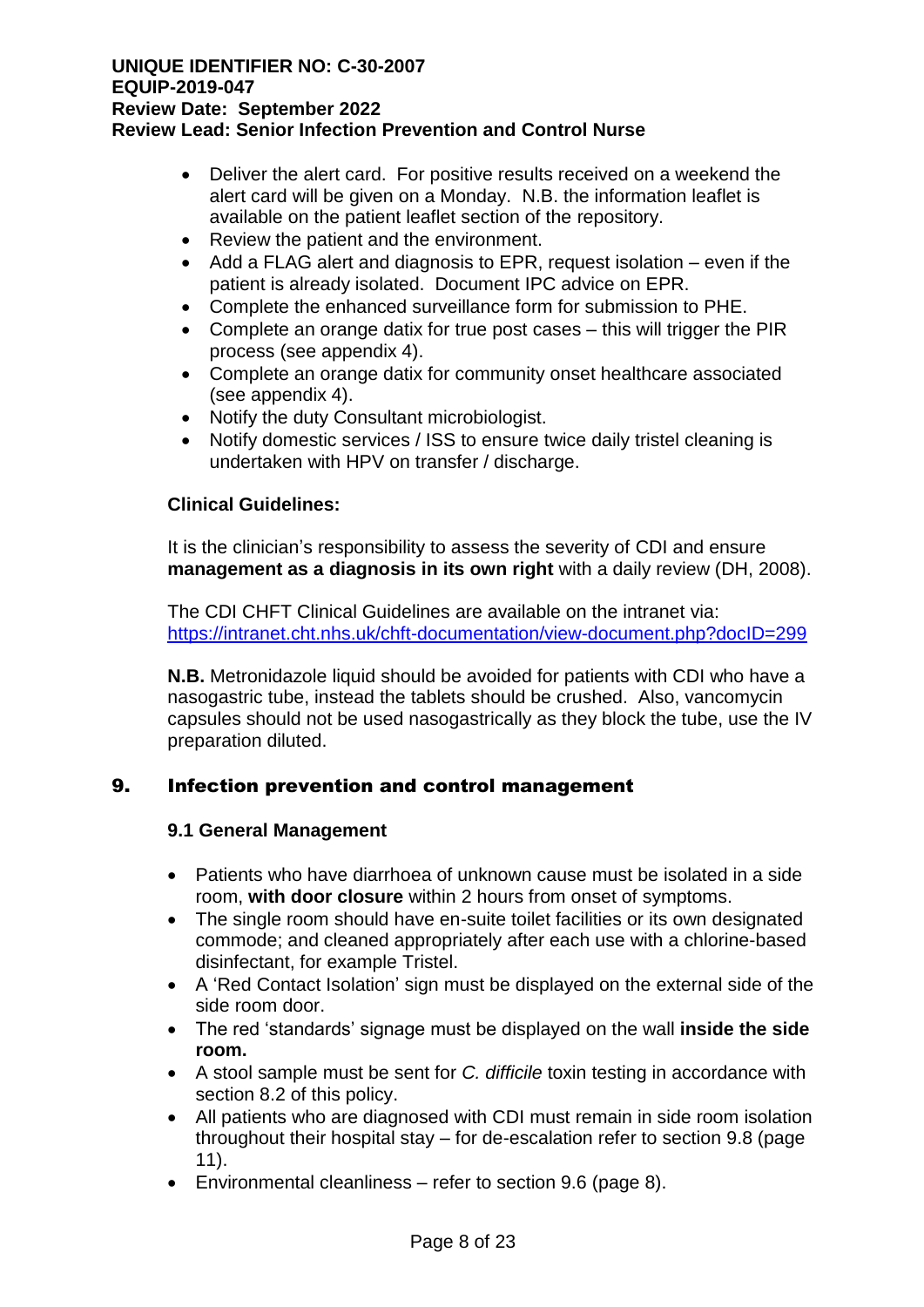- All linen must be considered infectious and managed in accordance with the CHFT linen policy.
- All isolation rooms must have a 'domestic' bin and an 'orange' infectious waste bin in accordance with the waste policy.
- The CDI care plan must be commenced. This is available via the 'Clinical Documentation Repository' in 'Trustwide Nursing Documents'.
- All patients diagnosed with CDI must have a daily wash, full change of bed wear and bed linen.
- All patients diagnosed with CDI must be given an information leaflet and a CDI identification card. These are available from the IPCN's.
- On discharge/transfer the room requires a terminal clean followed by HPV (Hydrogen Peroxide Vapour) decontamination via cleaning services. This clean should include any dedicate equipment use for the patient.
- If a patient is readmitted with a previous history of *C. difficile* they would only require isolation if symptomatic with loose stools. If unsure discuss further with an IPCN.

## **9.2 Stool Chart Documentation**

Patients must be monitored **during each shift** for frequency and severity of diarrhoea. All bowel action must be recorded on every shift i.e. early, late and night (including when BNO) in the gastrointestinal section of the Adult Detailed Assessment on EPR, together with all intake and output on the EPR fluid balance section. Those patients whom are independent with their toileting requirements may be asked to complete a paper copy of the Bristol Stool Chart – see Appendix 1, this is to assist with accurate documentation. 'How to record bowel care for adult inpatients' standard operating procedure (SOP) can be found by following the link: [https://epr.this.nhs.uk/document](https://epr.this.nhs.uk/document-repository/ptr-view-subcategory.php?cat=25)[repository/ptr-view-subcategory.php?cat=25](https://epr.this.nhs.uk/document-repository/ptr-view-subcategory.php?cat=25)

## **9.3 Ribotyping**

All post case clostridium difficile toxin positive or gene detected cases will be sent to the Leeds Reference Laboratory for ribotyping. All other positive samples will be risk assessed by the IPCNs to establish if ribotyping is required.

When two or more cases of C. difficile are epidemiologically linked and have the same ribotype, the Infection Prevention and Control Doctor (IPCD) will arrange for enhanced MVLA typing if required to confirm that the cases are linked. This may not be required if the ribotype is considered to be unusual in Calderdale and Huddersfield NHS Foundation Trust. The C. difficile Ribotyping Network housed by Leeds Teaching Hospitals are the ultimate gatekeeper to this service.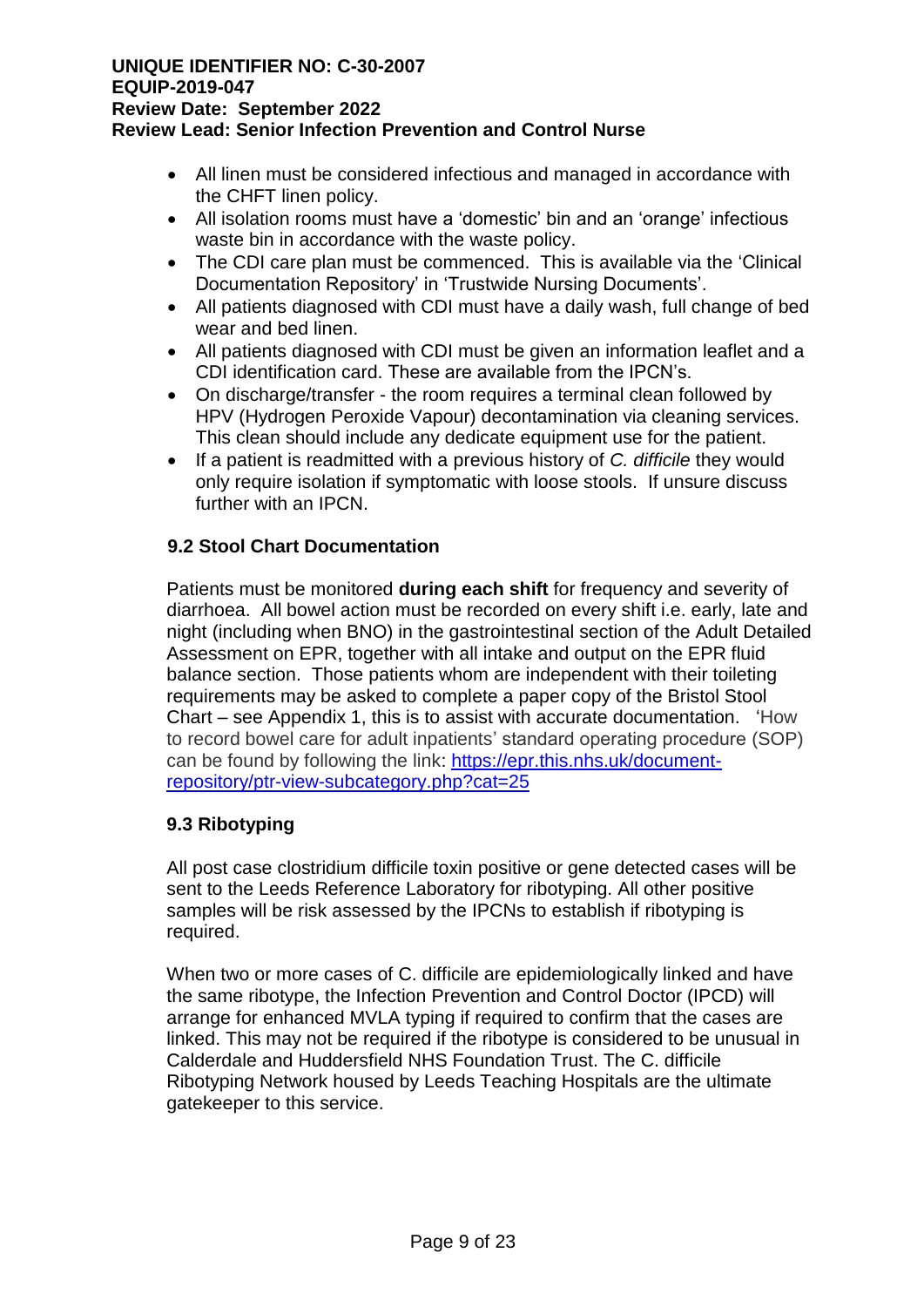#### **9.4 Hand Hygiene**

**Staff Hand Hygiene:** If CDI is suspected or proven, all healthcare workers must wash their hands thoroughly with soap and water:

- 1. Prior to entry/exit of a patient's room,
- 2. Before and after contact with patients, their blood/body fluids and their immediate environment.
- 3. Before applying PPE and after removal of PPE

**Patient Hand Hygiene**: patients must be offered the opportunity to undertake hand hygiene with soap and water or detergent hand wipes before meals and after using the toilet/commode, and if their hands are visibly dirty.

**Visitors**: Refer to section 9.10 (page 10).

**N.B** Effective hand hygiene with soap & water is vital to ensure the physical removal of C. difficile spores as they are not effectively removed by alcohol gel (refer to Appendix 2 for correct soap and water hand washing technique).

#### **9.5 Personal Protective Equipment (PPE)**

Disposable gloves and aprons must be worn for all patient contact, including their environment. **All** staff leaving the isolation room must dispose of apron and gloves in the 'orange' infected waste stream, then proceed with hand hygiene before leaving. Hand hygiene paper towels require disposal in the domestic waste stream in accordance with the waste policy.

#### **9.6 Environmental Cleanliness**

- **The patient's room** must be kept clutter free and cleaned twice daily with a chlorine-based disinfectant, for example Tristel. Domestic Services need to be informed immediately of this request
- **All equipment** and room furniture must be decontaminated daily. Any equipment required for patient management should be disposable or dedicated for that patient only. These should be thoroughly cleaned with Tristel after use or when no longer required. This includes BP cuffs, moving and handling equipment, physiotherapy equipment, etc. This equipment should also be HPV cleaned within the side when the patient is transferred / discharged
- **Bed space cleaning** adhere to CHFT protocol
- **Commodes -** must be thoroughly decontaminated **after every use** with a chlorine-based disinfectant, for example Tristel
- **Patient transfer/discharge -** a full terminal clean and curtain change by cleaning services is required to remove *C.difficile* spores. The order of cleaning is to remove curtains and linen, clean high surfaces first and work downwards. This should be followed by HPV decontamination of the room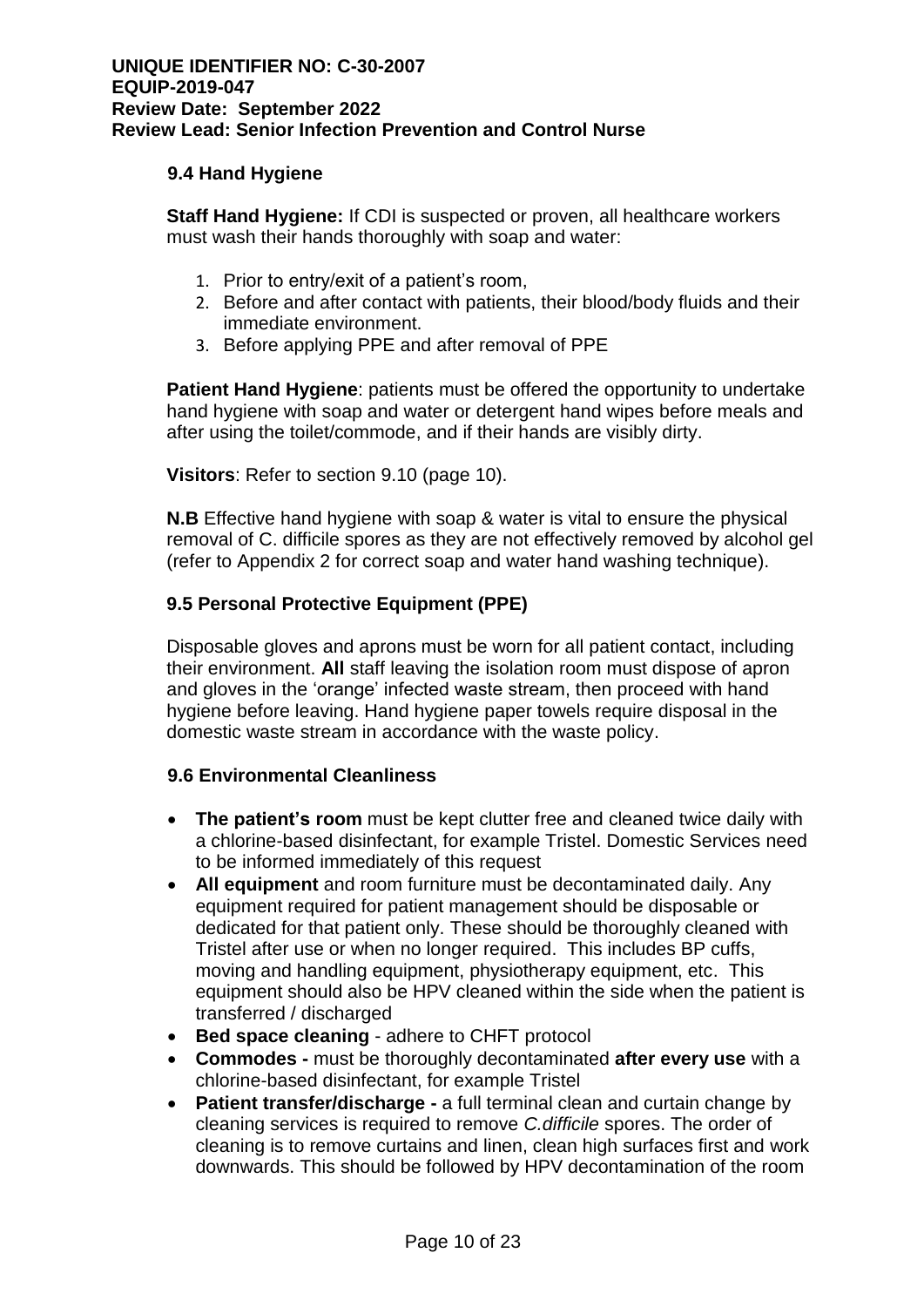• **Mattress cleaning** – Mattresses must be unzipped and visually checked for any indication of 'strike through' or damage to the mattress cover. Foam mattresses should be disposed of if there are any visible signs of contamination

#### **9.7 Transfer to other Departments within the hospital**

Transfer and movement of patients must be reduced to an operationally effective minimum. Where patients need to attend departments for essential investigations, they should be 'last on the list', unless earlier investigation is clinically indicated. Staff in the receiving department should be made aware of the patient's CDI status. All staff must adopt appropriate infection control precautions when in contact with the patient. These include:

- Strict hand hygiene with soap and water for all staff involved with the transfer (see Appendix 2)
- All healthcare workers must use disposable apron and gloves for all physical contact, contact with body fluids or contact with the patient's immediate environment. Portering staff do not necessarily need to wear PPE for transporting purposes alone, and this needs to be risk assessed according to individual circumstances
- Where possible ensure the patient is last on the list for the procedure.
- Avoid patient waiting in the department for any longer than necessary (department to phone through when ready for patient to avoid waiting in a communal waiting area)
- Ensure environmental cleaning using a chlorine-based disinfectant, ie Tristel after the patient has left the department
- De-escalation of isolation will only be considered by the IPC nurses **and** microbiologist on a case by case basis. If de-escalation is approved the side room would still require an HPV clean

#### **9.8 Transfer to other health care setting and/or discharge planning**

- Whilst symptomatic, patient transfers to other wards should be avoided unless essential. Should the patient require transfer for clinical reasons, the receiving ward must be informed of the patient's infection status to enable side room accommodation to be identified
- Cleaning services must be informed of any transfer to facilitate ongoing cleaning
- The transfer of symptomatic patients to another hospital or facility including care homes should be avoided if possible. If it is necessary there should be prior liaison with medical staff and the consultant microbiologist. The receiving hospital or care home must be informed both verbally and via a written handover/transfer form and discharge summary to ensure continuity of care in the community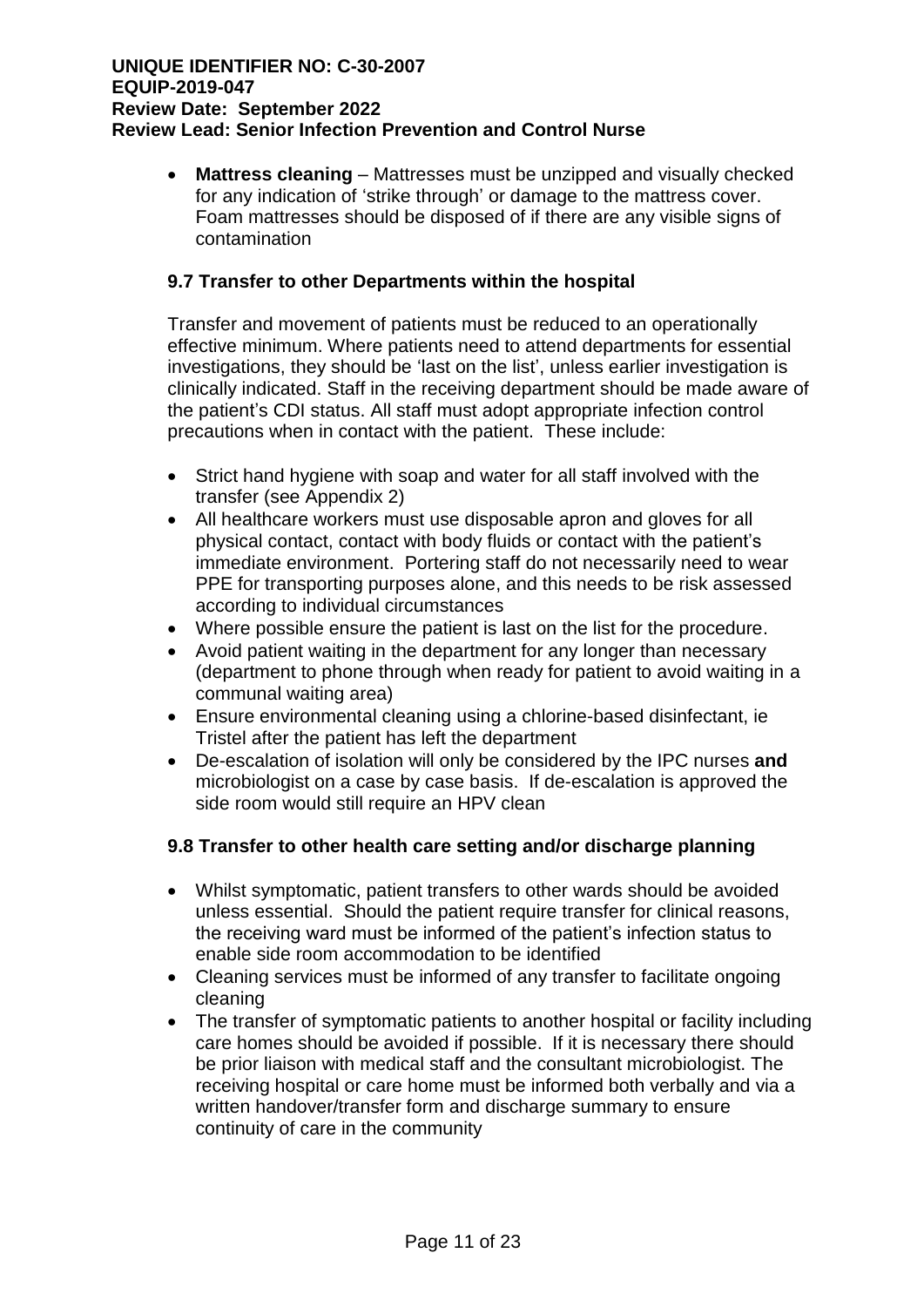#### **9.9 Precautions for handling deceased patients**

- Standard precautions are the same as for when a patient is alive including hand hygiene with soap and water and use of PPE
- Faecal soiling around the body should be removed with a chlorine based combined detergent/disinfectant, for example Tristel (DH, 2008)
- Please refer to Care of the Deceased Body policy (section P) for management of the cadaver. Body bags should only be used in accordance with the policy

#### **9.10 Visitors and relatives**

- Visitors do **NOT** need to wear PPE **unless** participating in care of the patient or having contact with the immediate environment
- All visitors must be advised to decontaminate their hands with alcohol gel prior to room entry and with soap and water before leaving the room
- Visitors should not eat or drink in the vicinity of the patient
- Visitors should be discouraged from bringing in food products
- A patient/visitor information leaflet should be made available
- If patient belongings require laundering at home water soluble bags, with instructions for use, should be made available for relatives, Any soiled items must be washed separately from other washing, in a washing machine at the highest temperature possible for that fabric (60 degrees or above if possible)

## 10. Actions following a hospital acquired CDI case

If a hospital acquired CDI is identified, the Infection Prevention and Control Team (IPCT) will inform the relevant clinical area/team and initiate the CDI post infection review (PIR) process (refer to Appendix 3). The IPCT will complete a CDI surveillance document and undertake a regular case review involving the designated matron (or nurse in charge if the matron is not available).

## 11. Period of Increased Incidence and Outbreaks

Two cases of C. difficile in the same ward within a 28-day period is defined as a period of increased incidence (PII). An outbreak may be declared in response to this, at the discretion of the IPCT in discussion with the DIPC. The decision whether or not to call an outbreak meeting in this context may be influenced by ribotyping results. The IPCT will undertake a full case review. If three or more cases are epidemiologically linked:

• IPCT will inform the Director of Infection Prevention and Control (DIPC), Infection Control Doctor, Director of Nursing, Medical Director, relevant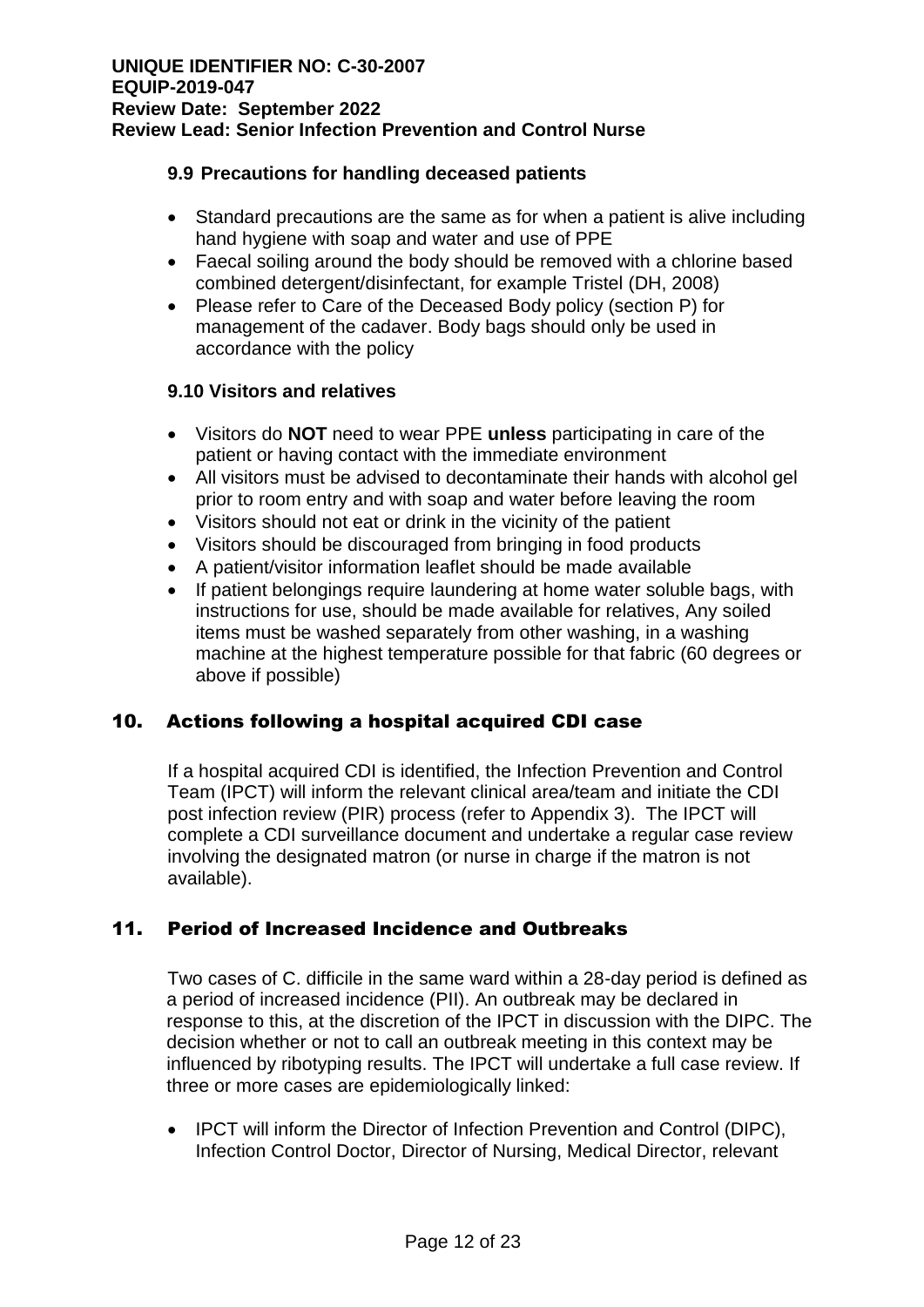divisional clinical leads, senior nurses & managers and an outbreak meeting convened

- The IPCT will instigate enhanced patient monitoring within the affected area to identify other potential cases, with a daily report to DIPC, Infection Control Doctor and Director of Nursing
- Staff and patient hand hygiene awareness must be emphasised
- Staff deployment to other areas will be assessed, to ensure adequate staffing levels are present and to prevent transmission of CDI
- Restriction of all patient transfers and admissions to/from the affected area (ward/bay) to prevent spread of infection to other areas
- Patients in the affected area who develop diarrhoea/loose stools must have faeces specimens sent for *C. difficile* toxin testing. Ribotyping of *C. difficile* isolates will be arranged by the IPCT
- Additional outbreak cleaning will be arranged with Cleaning Services.
- HPV cleaning as advised by IPCT

## 12. Investigation of Cases

The PIR forms the basis of investigation of all cases of CDI. **Healthcare onset healthcare associated** – cases detected in the hospital  $\geq 2$ days after admission - the PIR is led by the divisional Clinical Team and identified action points implemented, monitored and audited. **Community onset healthcare associated** – cases that occur in the community when the patient has been an inpatient in the trust reporting the case in the previous 4 weeks – the PIR is led by the IPCT. The learning from these investigations must be disseminated throughout the Divisions.

## 13. Training and Implementation

The IPCT will facilitate training for all Trust staff via mandatory training and bespoke educational sessions.

## 14. Trust Equalities Statement

Calderdale and Huddersfield NHS Foundation Trust aims to design and implement services, policies and measures that meet the diverse needs of our service, population and workforce, ensuring that none are placed at a disadvantage over others. We therefore aim to ensure that in both employment and services no individual is discriminated against by reason of their gender, gender reassignment, race, disability, age, sexual orientation, religion or religious/philosophical belief, marital status or civil partnerships.

This policy has been through the Trust's EQUIP (Equality Impact Assessment Process) to assess the effects that it is likely to have on people from different protected groups, as defined in the Equality Act 2010.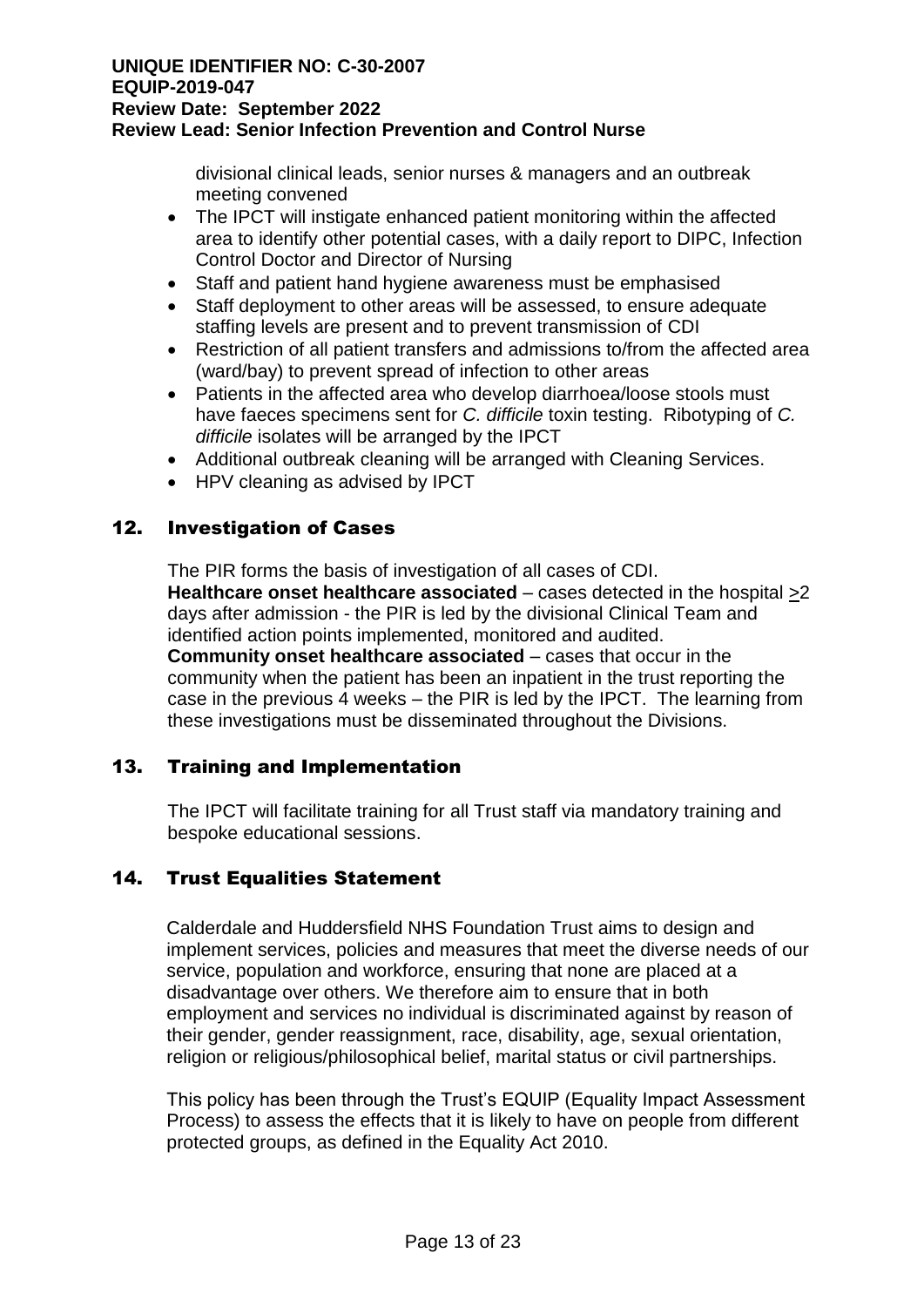### 15. Monitoring Compliance with this Procedural Document

Compliance with the policy will be monitored through audit and surveillance on an on-going process.

#### 16. Associated Documents

This policy should be read in conjunction with the following:

- Department of Health (DH) Health protection Agency (HPA) (2008) Clostridium Difficile infection: How to deal with the problem. DH: London
- Public Health England (PHE) (2013) Updated guidance on the management and treatment of Clostridium difficile infection. PHE London

And the following IPC policies:

- Section C Standard Precautions (Trust Intranet)
- Section F Decontamination and disinfection policy (Trust intranet)
- Section H Hand Hygiene (Trust Intranet)
- Section K Isolation Policy (Trust intranet)
- Section P Care of the deceased body (Trust intranet)
- Section R Specimen collection, handling & transportation (Trust intranet)
- Section W Bed management and movement of patients (Trust intranet)

#### 17. References

Al-Obaydi W, smith C D, Foguet P (2010). Changing prophylactic antibiotic protocol for reducing Clostridium difficile-associated diarrhoeal infections. Journal of Orthopaedic Surgery 2010: 18(3); 320-3.

Arriola V, Tischendorf J, Musuuza J, Barker A, Rozelle J W, Safdar N, (2016). Assessing the Risk of Hospital-Acquired Clostridium Difficile Infection With Proton Pump Inhibitor Use: A Meta-Analysis. Infection Control & Hospital Epidemiology Dec 2016, Vol 37: No 12: 1408-1417

Balch A, Wendelboe A M, Vesely S K, Bratzler D W, (2017). Antibiotic prophylaxis for surgical site infections as a risk factor for infection with Clostridium difficile. PLoS ONE 12/(6): e0179117. Available at: <https://doi.org/10.1371/journal.pone.0179117>

Department of Health (DH) / Health protection Agency (HPA). (2008) Clostridium Difficile infection: How to deal with the problem. DH: London

DH (2008) The Health and Social Care Act, Code of practice for the NHS on the prevention and control of healthcare associated infections and related guidance.

Fisher L, Fisher A, (2017). Acid-Suppressive Therapy and Risk of Infections: Pros and Cons. Clinical Drug Investig 2017 37: 587-624.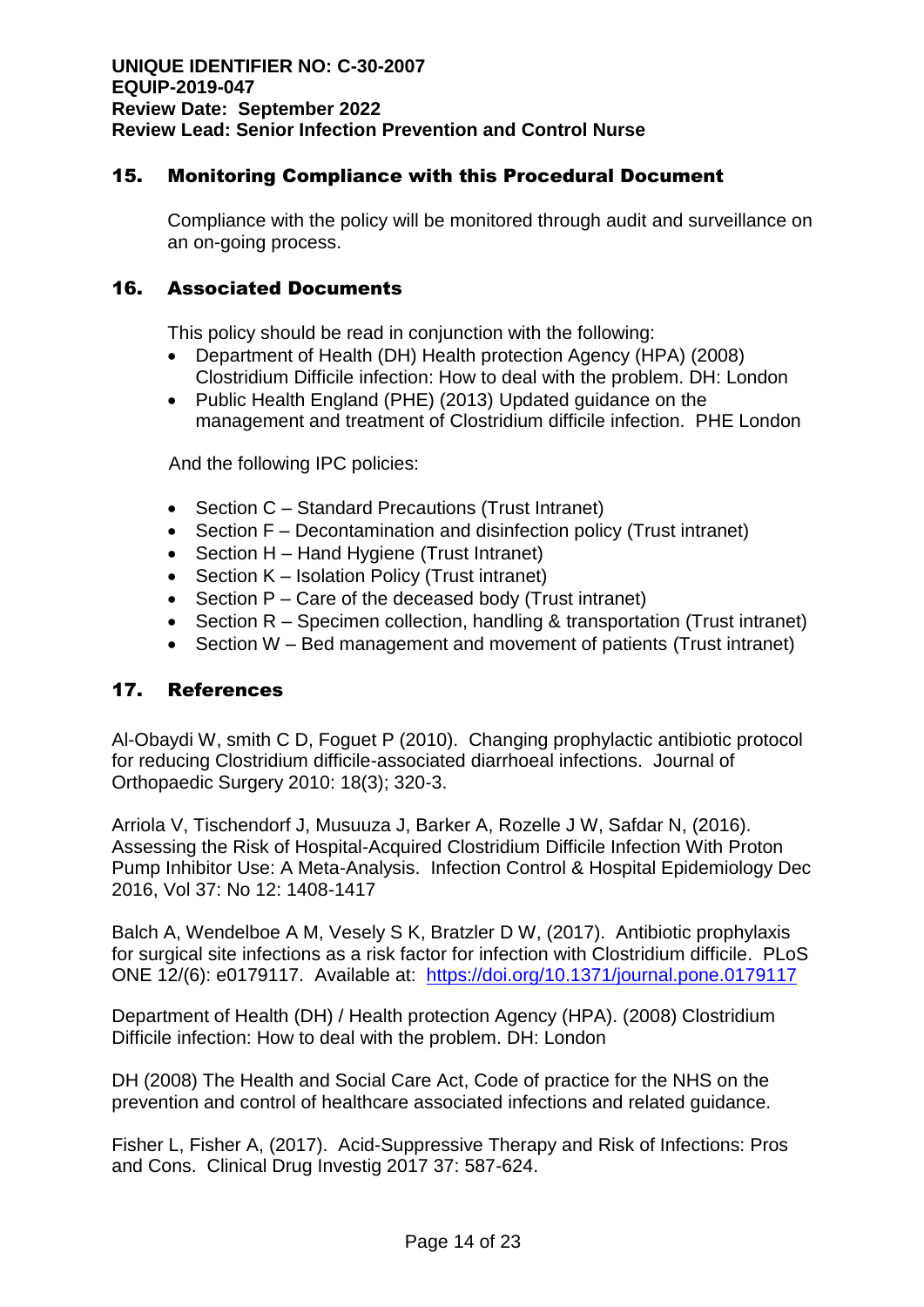Howell MD, Novack V, Grgurich P, Soulliard D, Novack L, Pencina M, Talmor D (2010). Iatrogenic gastric acid suppression and the risk of nosocomial Clostridium difficile infection. *Arch Intern Med* 170: 784-90.

Janarthanan S, Ditah I, Adler DG, Ehrinpreis MN (2012). Clostridium difficileassociated diarrhoea and proton pump inhibitor therapy: a meta-analysis. *Am J Gastroenterol* 107: 1001-10.

NHS Improvement (2019). Clostridium difficile infection objectives for NHS organisations in 2019/20 and guidance on the intention to review financial sanctions and sampling rates from 2020/21. Publication code: CG10/19

NMC, (2018) **The Code**. Professional Standards of Practice and Behaviour for Nurses and Midwives section 11.3 p12. Nursing and Midwifery Council, London. Also available at: [www.nmc-uk.org/code](http://www.nmc-uk.org/code) (accessed 20.05.2019)

Oshima T, Wu L, Li M, Fukui H, Watari J, (2017). Magnitude and direction of the association between Clostridium difficile infection and proton pump inhibitors in adults and pediatric patients: a systematic review and meta-analysis. Journal of Gasteroenterol (2018) 53: 84-94. Available at: [https://doi.org/10.1007/s00535-017-](https://doi.org/10.1007/s00535-017-1369-3) [1369-3.](https://doi.org/10.1007/s00535-017-1369-3)

Piacenti F J, Leuthner K D, (2013). Antimicrobial Stewardship and Clostridium difficile-Associated Diarrhea. Journal of Pharmacy Practice 26(S) 506-513.

Public Health England (2013). Updated guidance on the management and treatment of Clostridium difficile infection.

. Shah S, Lewis A, Leopold D, et al. Gastric acid suppression does not promote clostridial diarrhoea in the elderly. *QJM* 2000; 93:175–181.

Yee J, Dixon CM, McLean AP, et al. *Clostridium difficile* disease in a Department of surgery: the significance of prophylactic antibiotics. *Arch Surg* 1991;126:241–246.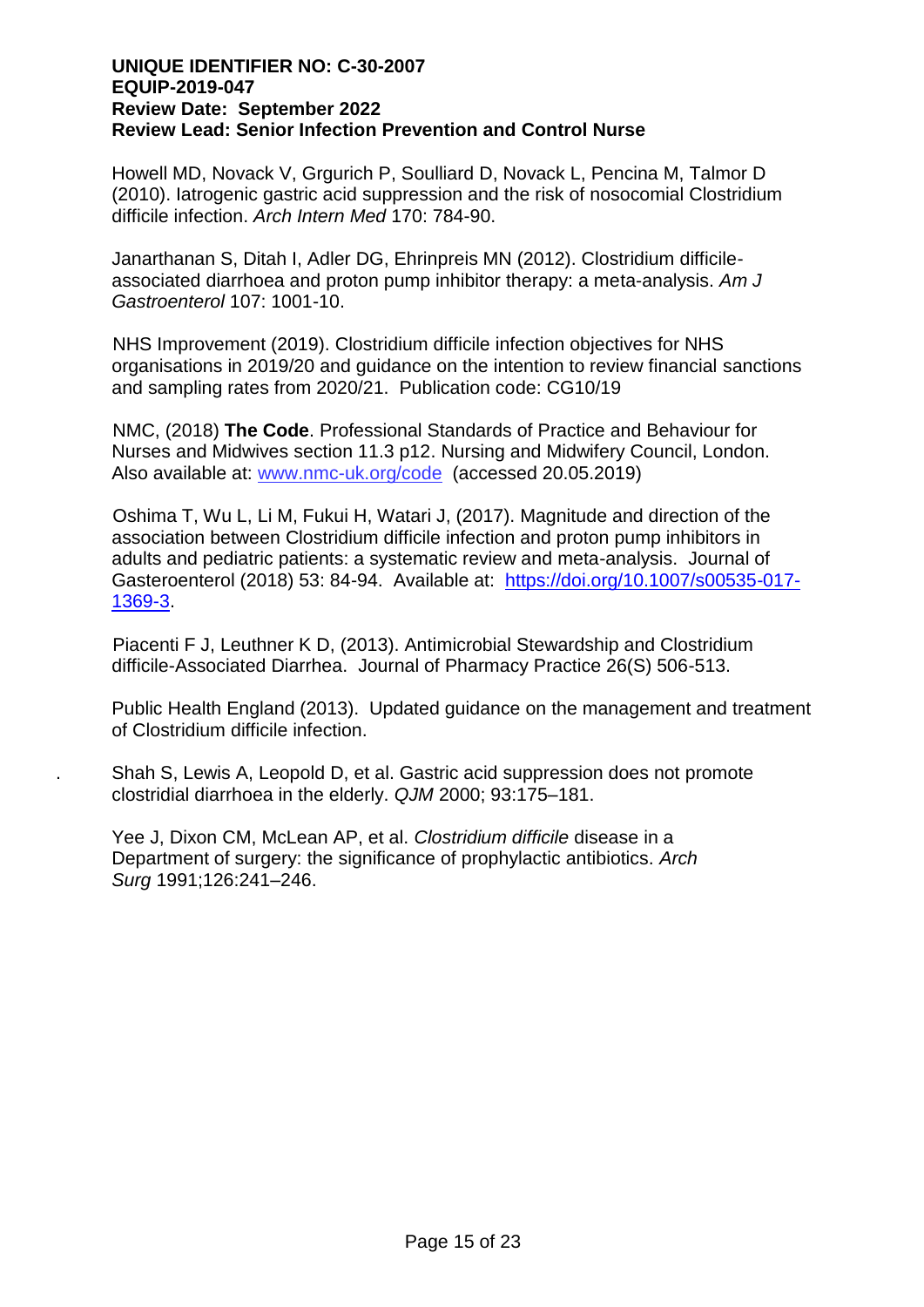**Bristol Stool Chart – Stool Assessment Bristol Stool Chart (Heaton, 1999) Type 1 Separate hard lumps – like nuts (hard to pass) Type 4 Like a sausage or snake, smooth and soft Type 2 Sausage-shaped but lumpy Type 5 Soft blobs with clear cut edges (passed easily) Type 3 Like a sausage but with cracks on its surface Type 6 Fluffy pieces with ragged edges, a mushy stool Type 7 Watery, no solid pieces – ENTIRELY LIQUID Unique Identifier NO:** TW/006/2011v3 Bristol Stool Chart – Stool Assessment **Status:** Draft 1 **Ordering Code:** WQN570X (Patient ID Label) Name: DOB: NHS Number: Hospital Number: **Ward** 

**APPENDIX 1**

- Please note that types **5, 6 & 7** are classed as diarrhoea (DH 2012; 2009).
- When obtaining a sample, the stool should take on the shape of the container, if the stool has come into contact with urine, this can still be sent for testing.
- If a patient has diarrhoea, **not clearly** attributable to an underlying condition e.g. colitis or overflow or therapy e.g. laxatives or enteral feed then a **sample should be obtained** to determine if due to an infective cause.
- Advice should be sought from the patient's Consultant if there is any doubt.

`

#### **N.B. All patients with diarrhoea should be isolated until a non- infective cause has been established (discuss with Infection Prevention and Control if required).**

|      | Patient's usual bowel pattern on admission: |      | <u>Type:</u> |               |               | Frequency:                                                  |                 |
|------|---------------------------------------------|------|--------------|---------------|---------------|-------------------------------------------------------------|-----------------|
|      | Does the patient take regular laxatives?    |      | Yes / No     |               |               |                                                             |                 |
| Date | <b>Ward/Bed</b><br>space                    | Time | Type         | <b>Colour</b> | <b>Amount</b> | <b>Comments - Blood,</b><br>mucous, Reason<br>specimen sent | <b>Initials</b> |
|      |                                             |      |              |               |               |                                                             |                 |
|      |                                             |      |              |               |               |                                                             |                 |
|      |                                             |      |              |               |               |                                                             |                 |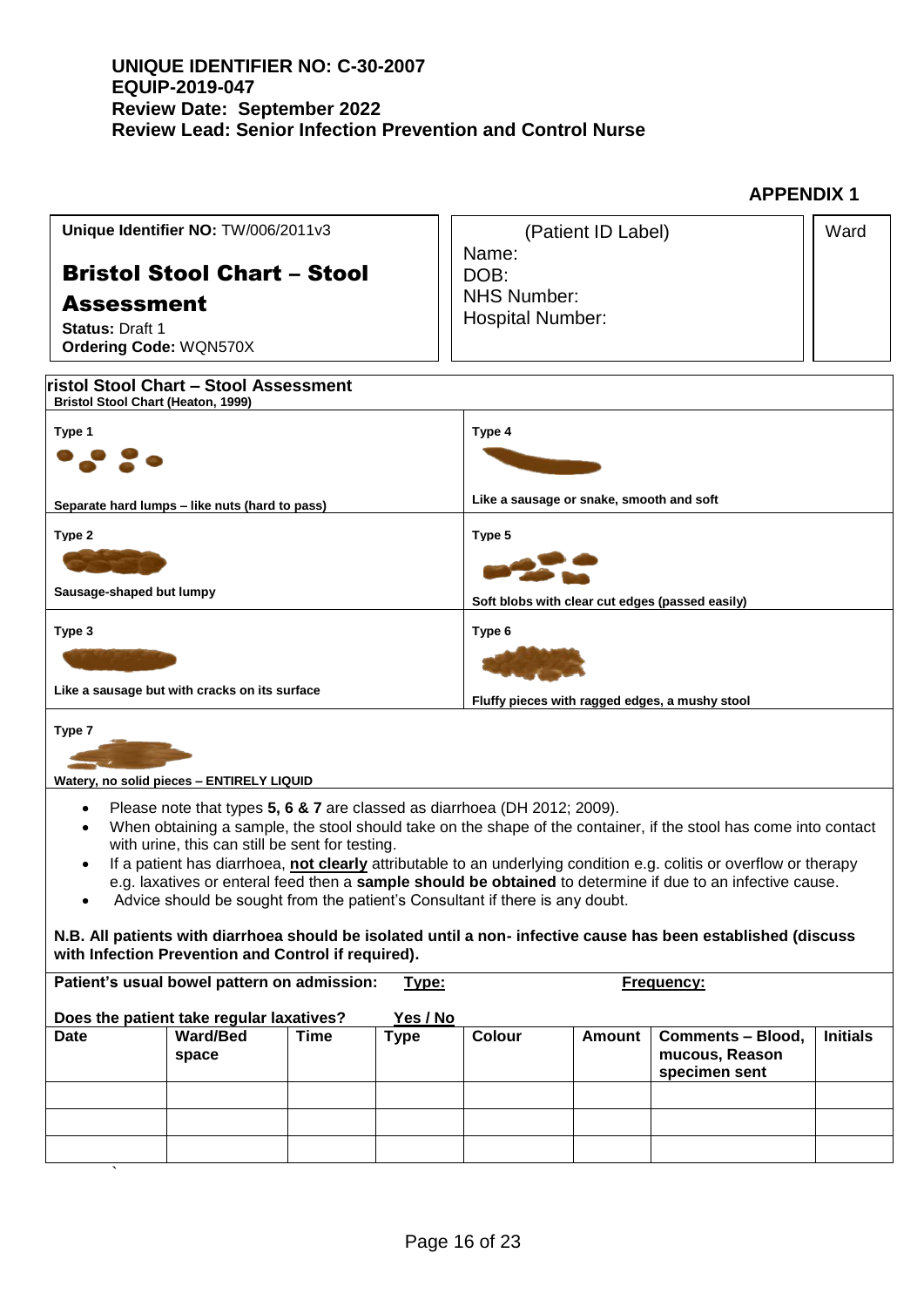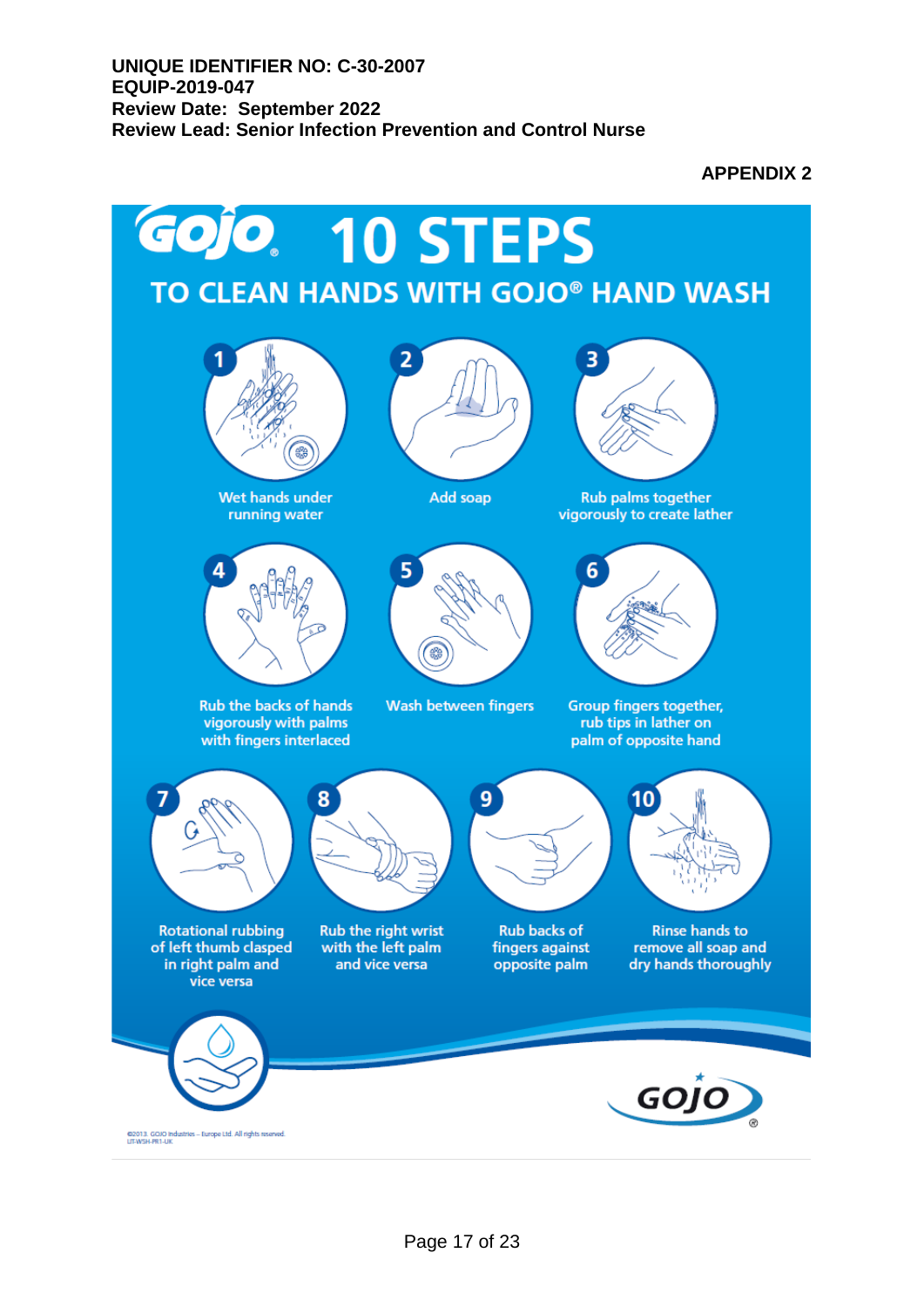### **APPENDIX 3**

## **RCA Process – Clostridium Difficile**

| <b>First working</b><br>day of positive | <b>IPCN</b><br>Inform ward of positive result                                                                                                                                                                               |                                  |                                                                                   |                                         |  |
|-----------------------------------------|-----------------------------------------------------------------------------------------------------------------------------------------------------------------------------------------------------------------------------|----------------------------------|-----------------------------------------------------------------------------------|-----------------------------------------|--|
| result                                  | Review of patient and environment                                                                                                                                                                                           |                                  |                                                                                   |                                         |  |
|                                         | Complete enhanced surveillance form for submission to PHE                                                                                                                                                                   |                                  |                                                                                   |                                         |  |
|                                         | Notify duty microbiology consultant                                                                                                                                                                                         |                                  |                                                                                   |                                         |  |
|                                         | Fact find to determine Pre-Post- or COHA status<br>Record on Datix as follows:                                                                                                                                              |                                  |                                                                                   |                                         |  |
|                                         | Pre-                                                                                                                                                                                                                        | Record as Green                  |                                                                                   |                                         |  |
|                                         | Post -                                                                                                                                                                                                                      | Record as Orange                 |                                                                                   |                                         |  |
|                                         | <b>COHA</b>                                                                                                                                                                                                                 | Record as Orange                 |                                                                                   |                                         |  |
|                                         | Identify any immediate actions required to mitigate risk to the patient, other<br>patients, visitors and staff and ensure these are carried out.<br>Make a decision to involve community representatives in RCA (COHA case) |                                  |                                                                                   |                                         |  |
|                                         |                                                                                                                                                                                                                             |                                  |                                                                                   |                                         |  |
|                                         | Post-case                                                                                                                                                                                                                   |                                  |                                                                                   | <b>COHA case</b>                        |  |
| <b>Within 7</b>                         | <b>Ward Manager to</b>                                                                                                                                                                                                      |                                  |                                                                                   | <b>IPCN</b> to                          |  |
| working days                            | Gather information on RCA tool                                                                                                                                                                                              |                                  | Collate information on RCA tool liaising                                          |                                         |  |
| of positive                             | Complete Duty of Candour                                                                                                                                                                                                    |                                  | with other providers as appropriate                                               |                                         |  |
| result                                  | Schedule RCA meeting and send<br>out invite to hold diaries at the                                                                                                                                                          |                                  | <b>Discuss with Infection Control Director</b><br>(ICD) and Community IPC Team to |                                         |  |
|                                         | earliest opportunity                                                                                                                                                                                                        |                                  | agree level of investigation                                                      |                                         |  |
|                                         | Distribute the completed RCA tool                                                                                                                                                                                           |                                  |                                                                                   | Schedule RCA meeting and send out       |  |
|                                         |                                                                                                                                                                                                                             | at least 24 hours before the     |                                                                                   | invites to hold diaries                 |  |
|                                         | meeting                                                                                                                                                                                                                     |                                  |                                                                                   | Distribute the completed RCA tool at    |  |
|                                         |                                                                                                                                                                                                                             |                                  |                                                                                   | least 24 hours before the meeting       |  |
|                                         |                                                                                                                                                                                                                             |                                  |                                                                                   |                                         |  |
|                                         |                                                                                                                                                                                                                             |                                  |                                                                                   |                                         |  |
| <b>RCA</b> meeting                      | Ward Manager to chair and to                                                                                                                                                                                                |                                  |                                                                                   | Attendees to be determined by level of  |  |
|                                         | invite:                                                                                                                                                                                                                     |                                  |                                                                                   | investigation but will always include:  |  |
|                                         | Matron<br>٠                                                                                                                                                                                                                 |                                  |                                                                                   | <b>IPCN</b>                             |  |
|                                         |                                                                                                                                                                                                                             | Consultant responsible for       | п                                                                                 | <b>Community IPCN</b>                   |  |
|                                         | the patient                                                                                                                                                                                                                 |                                  |                                                                                   | Consultant Microbiologist - Chair       |  |
|                                         | ٠                                                                                                                                                                                                                           | <b>Consultant Microbiologist</b> |                                                                                   |                                         |  |
|                                         | <b>IPCN</b><br>٠                                                                                                                                                                                                            | <b>CCG</b> representative        |                                                                                   | To co-opt as required:<br><b>Matron</b> |  |
|                                         |                                                                                                                                                                                                                             |                                  | ٠                                                                                 | Ward Manager (relevant wards)           |  |
|                                         | Consider:                                                                                                                                                                                                                   |                                  | ٠                                                                                 | Consultant responsible for the          |  |
|                                         | Pharmacist<br>٠                                                                                                                                                                                                             |                                  |                                                                                   | patient                                 |  |
|                                         | ٠                                                                                                                                                                                                                           | Other relevant services          | ٠                                                                                 | Pharmacist                              |  |
|                                         |                                                                                                                                                                                                                             |                                  |                                                                                   |                                         |  |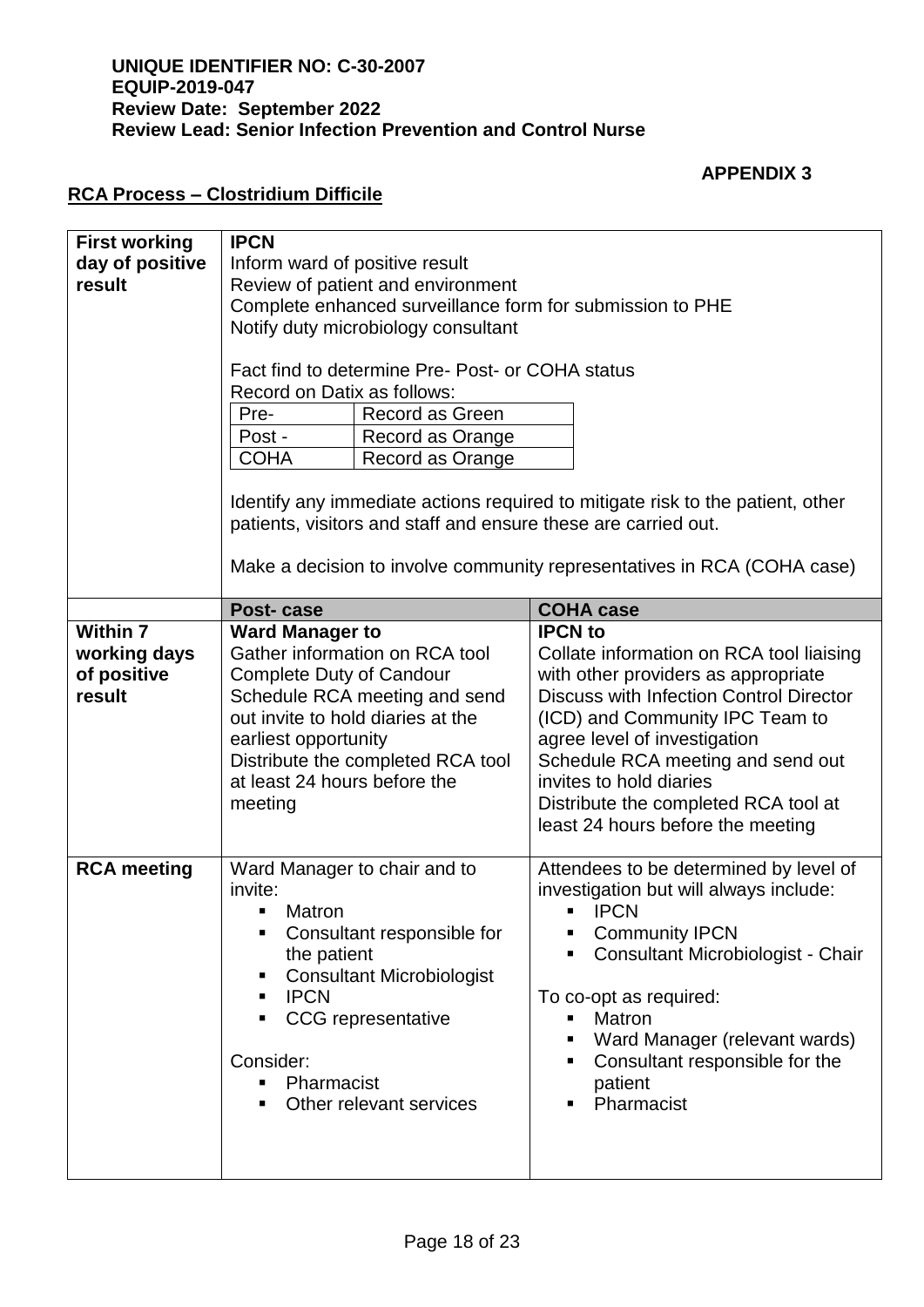| <b>Terms of Reference</b><br>To ensure all present are clear on the purpose and scope of the RCA meeting<br>the following should form the basis for the Terms of Reference for the<br>meeting:                                                                                                                                                                                                                                                                                                                                                                                                                                                                                                                                     |                                                                                                                                                                                                                                                                                                                                                                                                                                                                                                                                                                                                                                                                                                                                    |  |
|------------------------------------------------------------------------------------------------------------------------------------------------------------------------------------------------------------------------------------------------------------------------------------------------------------------------------------------------------------------------------------------------------------------------------------------------------------------------------------------------------------------------------------------------------------------------------------------------------------------------------------------------------------------------------------------------------------------------------------|------------------------------------------------------------------------------------------------------------------------------------------------------------------------------------------------------------------------------------------------------------------------------------------------------------------------------------------------------------------------------------------------------------------------------------------------------------------------------------------------------------------------------------------------------------------------------------------------------------------------------------------------------------------------------------------------------------------------------------|--|
| Conduct a thorough and proportionate review, examining the care,<br>treatment and compare this to best practice guidance.<br>Consider the information collated in respect of patient history, Isolation<br>and stool sampling, infection markers, contacts, antimicrobial<br>prescribing, environmental factors and other factors specific to the<br>case in order to identify contributory factors and any other key issues<br>that require addressing<br>Identify a root cause<br>Develop a measurable action plan for improvement, with clear leads,<br>agreed delivery date and required evidence of completion<br>Ensure learning is shared within the team, division and across the<br>Trust and across the CCG as indicated |                                                                                                                                                                                                                                                                                                                                                                                                                                                                                                                                                                                                                                                                                                                                    |  |
| Post-case                                                                                                                                                                                                                                                                                                                                                                                                                                                                                                                                                                                                                                                                                                                          | <b>COHA case</b>                                                                                                                                                                                                                                                                                                                                                                                                                                                                                                                                                                                                                                                                                                                   |  |
| Chair to:<br>ensure terms of reference are<br>understood and followed<br>facilitate discussion enabling<br>appropriate contributions from<br>all participants<br>Capture discussions recording<br>agreed contributory factors, root<br>cause and actions<br>Complete the RCA tool by<br>documenting contributory<br>factors, root cause and the<br>action plan, including action<br>lead and timescale<br>Distribute the draft completed<br>RCA tool to meeting participants<br>for comments<br>Finalise RCA tool and save to<br>Datix incident.<br>Add the actions to the incident<br><b>Submit for Orange Panel</b>                                                                                                              | Chair to:<br>ensure terms of reference are<br>٠<br>understood and followed<br>facilitate discussion enabling<br>٠<br>appropriate contributions<br>from all participants<br>Confirm the final risk grading<br>Ξ<br>for CHFT of the case<br>(Orange/Green)<br><b>IPCN</b> to:<br>Capture discussions<br>٠<br>recording agreed contributory<br>factors, root cause and<br>actions<br>Complete the RCA tool by<br>П<br>documenting contributory<br>factors, root cause and the<br>action plan, including action<br>lead and timescale<br>Distribute the draft completed<br>ш<br><b>RCA</b> tool to meeting<br>participants for comments<br>Finalise RCA tool and save to<br>٠<br>Datix incident.<br>Add the actions to the<br>incident |  |
|                                                                                                                                                                                                                                                                                                                                                                                                                                                                                                                                                                                                                                                                                                                                    | Submit to Orange panel if indicated                                                                                                                                                                                                                                                                                                                                                                                                                                                                                                                                                                                                                                                                                                |  |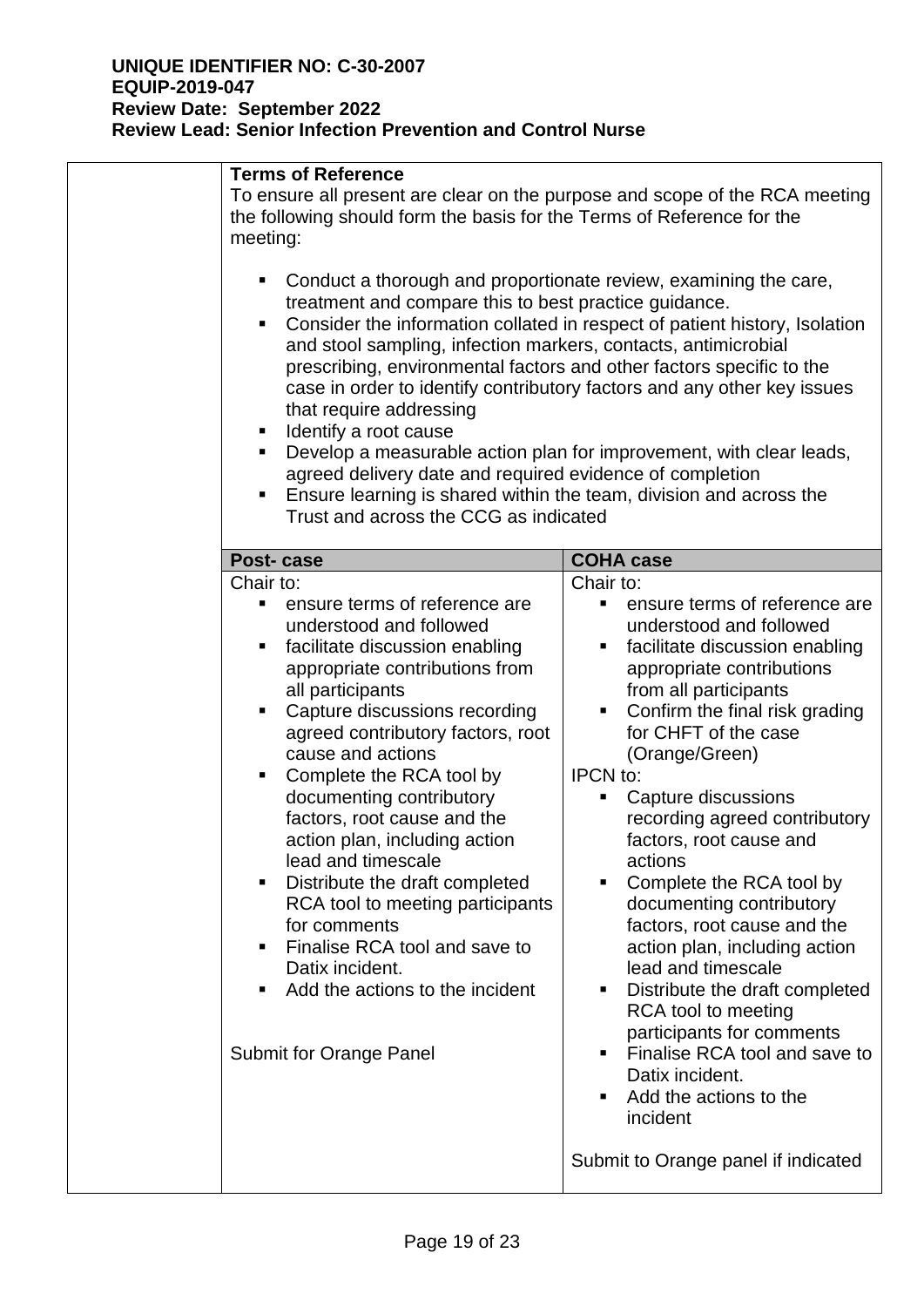| <b>Sharing</b><br>learning | Ward Manager to complete a learning<br>summary and distribute to:<br>the RCA group<br>the ward(s) / areas involved<br><b>IPC Committee</b><br>$\blacksquare$<br>Save to Datix incident record<br>Complete investigation section on<br>Datix and move status to 'Actions'<br>ongoing' or to 'Awaiting Final Approval'<br>if no actions required | <b>IPCN and/or Community IPCN to</b><br>complete a learning summary and<br>distribute to:<br>$\blacksquare$ the RCA group<br>identified community services<br>$\blacksquare$ .<br>the ward(s) / areas involved<br>(if appropriate)<br>• IPC Committee<br>Save to Datix incident record<br>Complete investigation section on<br>Datix and move status to 'Actions<br>ongoing' or to 'Awaiting Final<br>Approval' if no actions required |
|----------------------------|------------------------------------------------------------------------------------------------------------------------------------------------------------------------------------------------------------------------------------------------------------------------------------------------------------------------------------------------|----------------------------------------------------------------------------------------------------------------------------------------------------------------------------------------------------------------------------------------------------------------------------------------------------------------------------------------------------------------------------------------------------------------------------------------|
| <b>Assurance</b>           | Report to<br><b>IPC Performance Board</b><br><b>PSQB</b><br>Summary of learning and assurance of delivery of actions to mitigate risk                                                                                                                                                                                                          |                                                                                                                                                                                                                                                                                                                                                                                                                                        |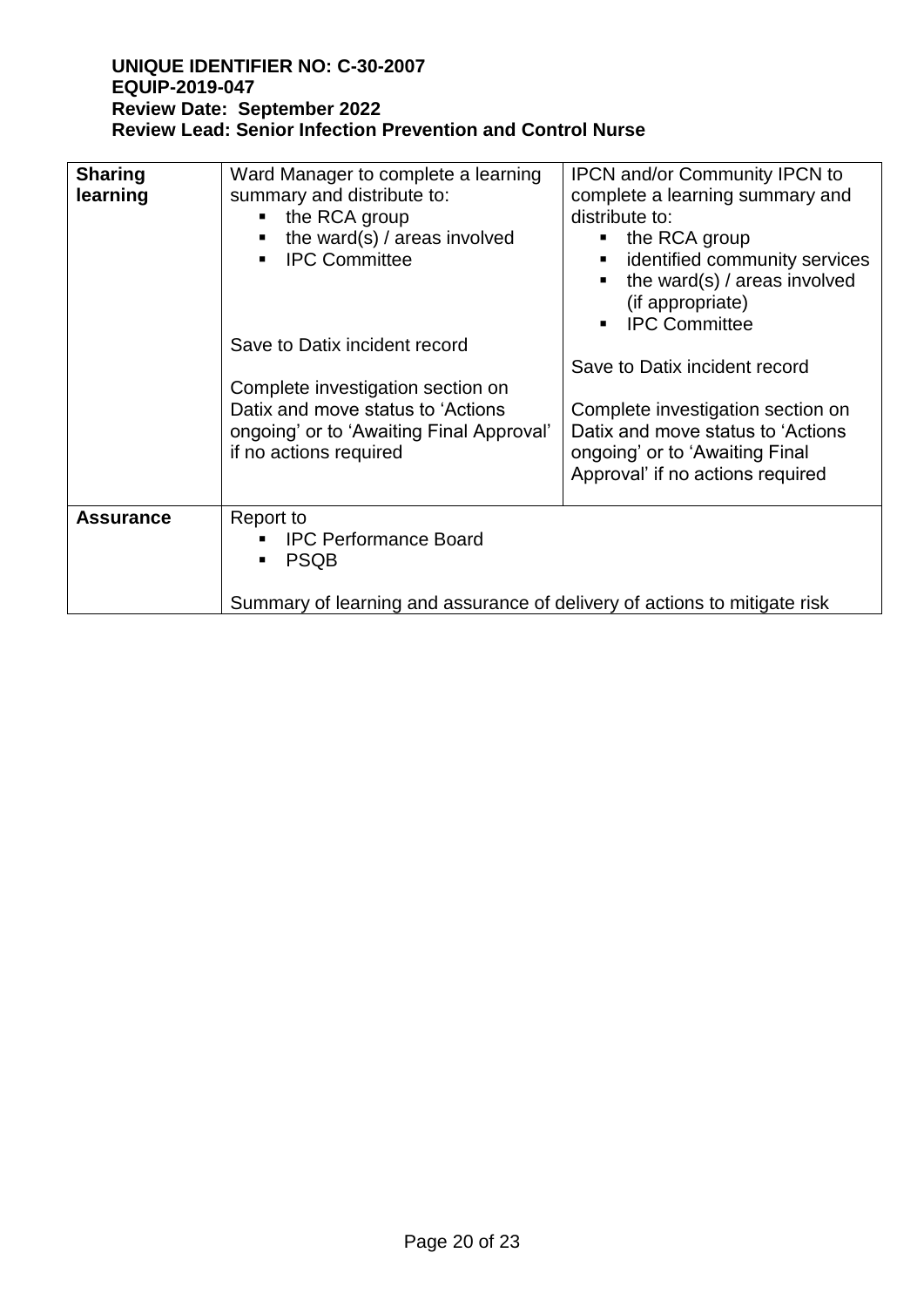#### **APPENDIX 4**

**Calderdale and Huddersfield NHS Foundation Trust** 

FOR DISPLAY IN STAFF AREAS ONLY

## Sharing Learning following a Clostridium Difficile **Root Cause Analysis**

#### **WHAT HAPPENED?**

This should be 2 short sentences, not the full chronology

**WHY DID IT HAPPEN?** 

Should summarise root cause and contributory factors

**WHAT DID WE LEARN?** 

**ISSUES FOR YOUR TEAM TO CONSIDER TO REDUCE THE RISK OF THIS INCIDENT HAPPENING AGAIN?** 

This section should be used to prompt discussion, questions are a good way of beginning this conversation, an example could be

How do you ensure equipment is properly cleaned?

What should you do if isolation was not immediately possible?

Staff groups the learning identified is applicable to:.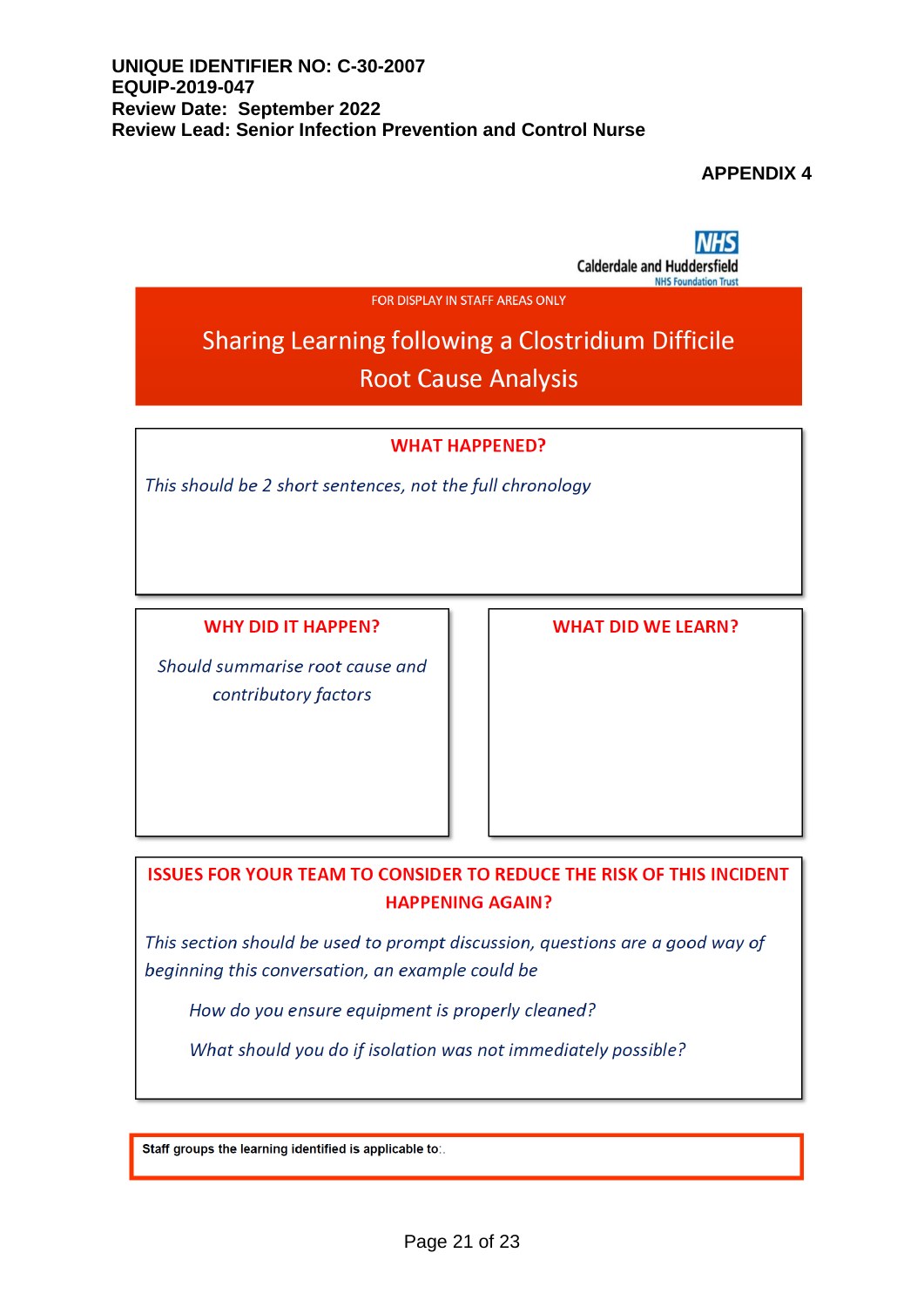## **APPENDIX 5**

#### **New 2019/20 CDI objectives for NHS organisations**

From April 2019 cases reported to the HCAI Data Capture System (DCS) will be assigned by DCS as follows:

- A) Healthcare onset healthcare associated: cases detected in the hospital 2 or more days after admission.
- B) Community onset healthcare associated: cases that occur in the community (or within 2 days of admission) when the patient has been an inpatient in the trust reporting the case in the previous 4 weeks.
- C) Community onset indeterminate association: cases that occur in the community (or within 2 days of admission) when the patient has been an inpatient in the trust reporting the case in the previous 12 weeks but not the most recent four weeks.
- D) Community onset community associated: cases that occur in the community (or within 2 days of admission) when the patient has not been an inpatient in the trust reporting the case in the previous 12 weeks.

"Guidance for testing and reporting CDI cases remains unchanged and the safety and care of patients must be the over-riding concern for everyone". (NHS Improvement 2019). Financial sanctions will continue to be applied. The key change is a shifting of the culture from sanctions to learning and improving patient safety (NHS Improvement 2019).